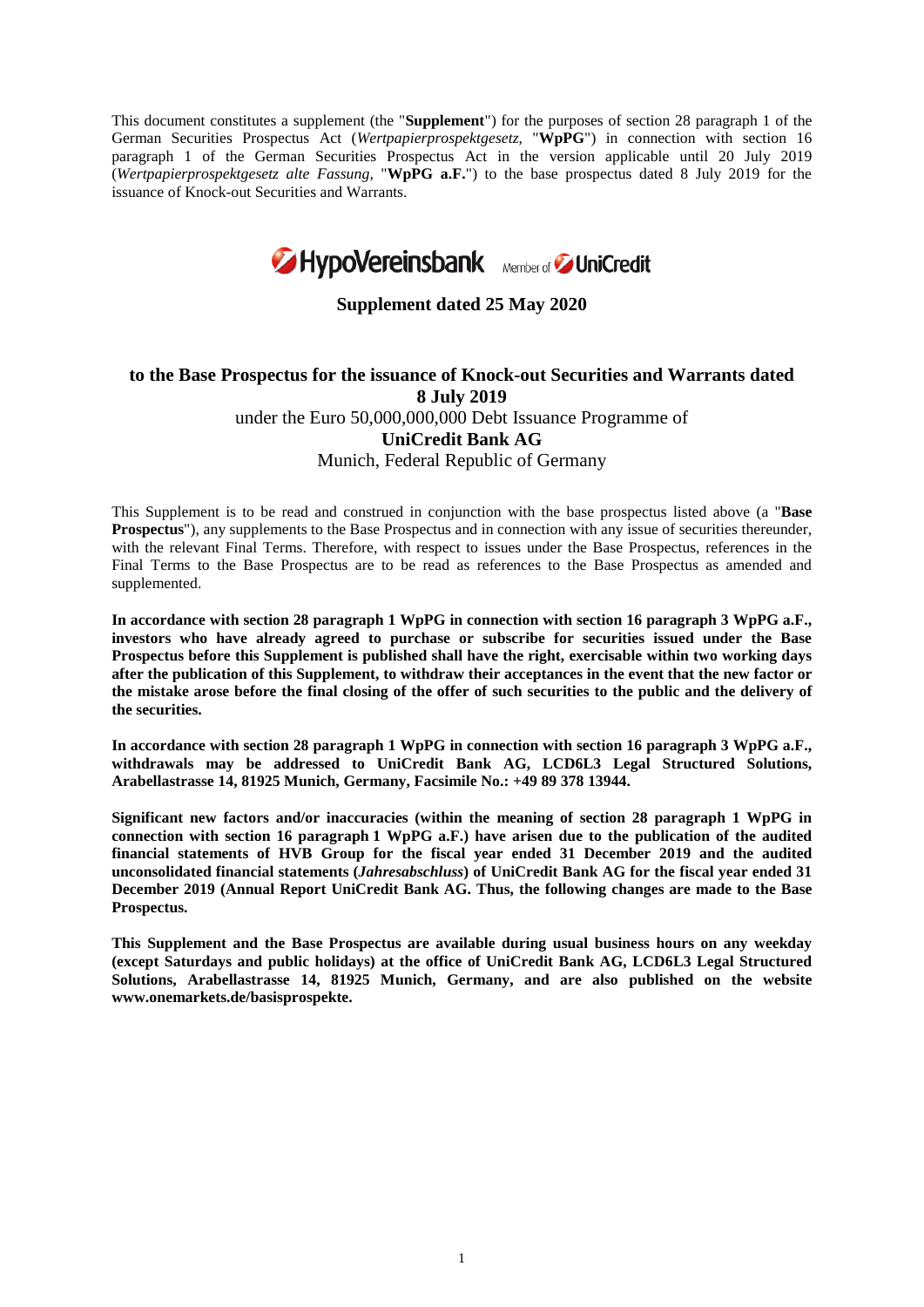1. In the section "**Summary**" in element B.4b on page 5, the whole text shall be replaced as follows:

"The performance of HVB Group will depend on the future development on the financial markets and the real economy in 2020 as well as other remaining imponderables. In this environment, HVB Group will continuously adapt its business strategy to reflect changes in market conditions and carefully review the management signals derived from this on a regular basis."

2. In the section "**Summary**" in element B.10 on pages 5, the whole text shall be replaced as follows:

"Not applicable; Deloitte GmbH Wirtschaftsprüfungsgesellschaft, the independent auditor (*Wirtschaftsprüfer*) of UniCredit Bank, has audited the consolidated financial statements (*Konzernabschluss*) of HVB Group for the financial year ended 31 December 2018 and for the financial year ended 31 December 2019 and the unconsolidated financial statement (*Einzelabschluss*) of UniCredit Bank for the financial year ended 31 December 2019 and has in each case issued an unqualified audit opinion thereon."

3. In the section "**Summary**" in element B.12, "Selected historical key financial information" on pages 5 and 6, the whole text shall be replaced as follows:

| Key performance indicators                                                           | $1/1/2019 - 31/12/2019*$  | $1/1/2018 - 31/12/2018$ † |
|--------------------------------------------------------------------------------------|---------------------------|---------------------------|
| Net operating profit <sup>1)</sup>                                                   | €1,556m                   | €1,414m                   |
| Profit before tax                                                                    | €1,361m                   | €392m                     |
| Consolidated profit                                                                  | €810m                     | E238m                     |
| Earnings per share                                                                   | €0.99                     | €0.29                     |
| <b>Balance sheet figures</b>                                                         | 31/12/2019                | 31/12/2018                |
| Total assets                                                                         | €303,598m                 | €286,688m                 |
| Shareholders' equity                                                                 | €18,915m                  | €17,751m                  |
| <b>Key capital ratios</b>                                                            | 31/12/2019                | 31/12/2018                |
| Common Equity Tier 1 capital                                                         | €14,987 $m$ <sup>2)</sup> | €16,454 $m$ <sup>3)</sup> |
| Core capital (Tier 1 capital)                                                        | €14,987 $m$ <sup>2)</sup> | €16,454 $m$ <sup>3)</sup> |
| Risk-weighted assets (including equivalents for market<br>risk and operational risk) | €85,454m                  | €82,592m                  |
| Common Equity Tier 1 capital ratio <sup>4)</sup>                                     | $17.5\%^{2}$              | $19.9\%$ <sup>3)</sup>    |
| Core capital ratio (Tier 1 ratio) <sup>4)</sup>                                      | $17.5\%$ <sup>2)</sup>    | $19.9\%$ <sup>3)</sup>    |

"Consolidated Financial Highlights as of 31 December 2019

\* Figures shown in this column are audited and taken from the consolidated financial statements of HVB Group for the financial year ended 31 December 2019.

† Figures shown in this column are audited and taken from the consolidated financial statements of HVB Group for the financial year ended 31 December 2018.

1) Net operating profit results from the P/L line items net interest, dividends and other income from equity investments, net fees and commissions, net trading income, net other expenses/income, operating costs and net write-downs of loans and provisions for guarantees and commitments.

2) In accordance with the consolidated financial statements of HVB Group for the financial year ended 31 December 2019 approved by the Supervisory Board of UniCredit Bank AG.

3) In accordance with the consolidated financial statements of HVB Group for the financial year ended 31 December 2018 approved by the Supervisory Board of UniCredit Bank AG.

4) Calculated on the basis of risk-weighted assets, including equivalents for market risk and operational risk."

4. In the section "**Summary**" in element B.12, "Statement with regard to no material adverse change in the prospects of the issuer since the date of its last published audited financial statements or a description of any material adverse change" on page 6, the whole text shall be replaced as follows:

"There has been no material adverse change in the prospects of HVB Group since 31 December 2019, the date of its last published audited financial statements."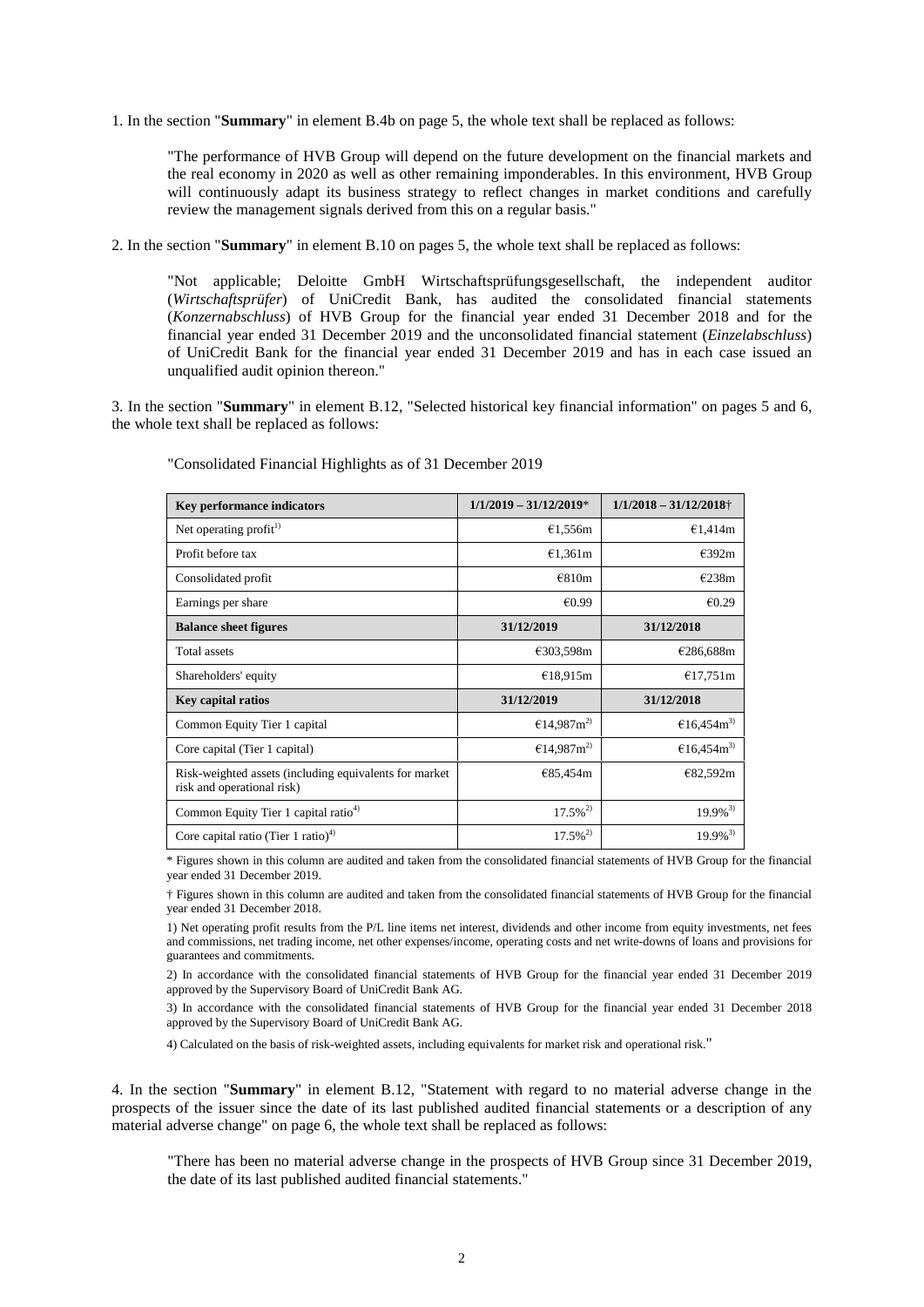5. In the section "**Summary**" in element B.12 of section "Description of significant change in the financial position subsequent to the period covered by the historical financial information" on page 7, the whole text shall be replaced as follows:

"There has been no significant change in the financial position of HVB Group which has occurred since 31 December 2019."

6. In the section "**Summary**" in element D.2, on page 26 et seqq., the whole text shall be replaced as follows:

"*Potential investors should be aware that in the case of the occurrence of one of the below mentioned risk factors the securities may decline in value and that they may sustain a total loss of their investment.* 

- *Risks related to the issuer's financial situation: Liquidity risk*  (i) Risks that HVB Group will not be able to meet its payment obligations on time or in full and (ii) risks that HVB Group is not able to obtain sufficient liquidity when required or (iii) that liquidity will only be available at higher interest rates and (iv) systemic risk.
- *Risks related to the issuer's financial situation: Risks arising from pension commitments* Risk that the pension provider will have to provide additional capital to service the vested pension commitments.
- *Risks related to the issuer's specific business activities: Risk from lending business (credit risk)* (i) Credit default risk (including counterparty risk and issuer risk as well as country risk); (ii) Risks from a decrease of the value of loan collaterals or in case of debt enforcement; (iii) Risks from derivative/trading business; (v) Risks from credit exposures to the parent company; (vi) Risks from exposures to sovereigns / public sector.
- *Risks related to the issuer's specific business activities: Risks from trading activities (market risk)*  Risks mainly arises in the Corporate & Investment Banking (CIB) business segment: (i) Risk for trading books from deterioration in market conditions; (ii) Risk in strategic investments or in liquidity reserve portfolios; (iii) Risks due to decrease in market liquidity and (iv) Interest rate and foreign currency risk.
- *Risks related to the issuer's specific business activities: Risks from other business activities*  (i) Risks related to real estate and financial investments: Risk of losses resulting from changes in the fair value of the real estate portfolio of HVB Group and (ii) risk of decreases in the value of the investment portfolio of the HVB Group.
- *General risks related to the issuer's business operations: Operational risk*  Risks due to the use of information- and communication technology, risks due to disruption and/or discontinuity of critical business processes and risks in the course of outsourcing of operations and processes to external providers.
- *General risks related to the issuer's business operations: Reputational risk*  Risk of a negative effect on the income statement caused by adverse reactions by stakeholders due to a changed perception of HVB Group.
- *General risks related to the issuer's business operations: Business risk* Risks of losses arising from unexpected negative changes in the business volume and/or margins.
- *General risks related to the issuer's business operations: Risks from concentrations of risk and earnings*  Risks from concentrations of risk and earnings indicate increased potential losses and represent a business-strategy risk for HVB Group.
- *Legal and regulatory risk: Regulatory risks*  Risks arising in connection with the supervision of HVB Group within the single supervisory mechanism (SSM); Risks in connection with regulatory regimes in various local jurisdictions and their disparities; Risk to take wide-ranging measures due to changes of regulatory regimes; Risks in connection with resolution planning, resolution measures and the requirement to meet the minimum requirement for own funds and eligible liabilities (MREL); Risks from stress testing measures imposed on HVB Group and impact on the supervisory review and evaluation process (SREP) on the business performance of HVB.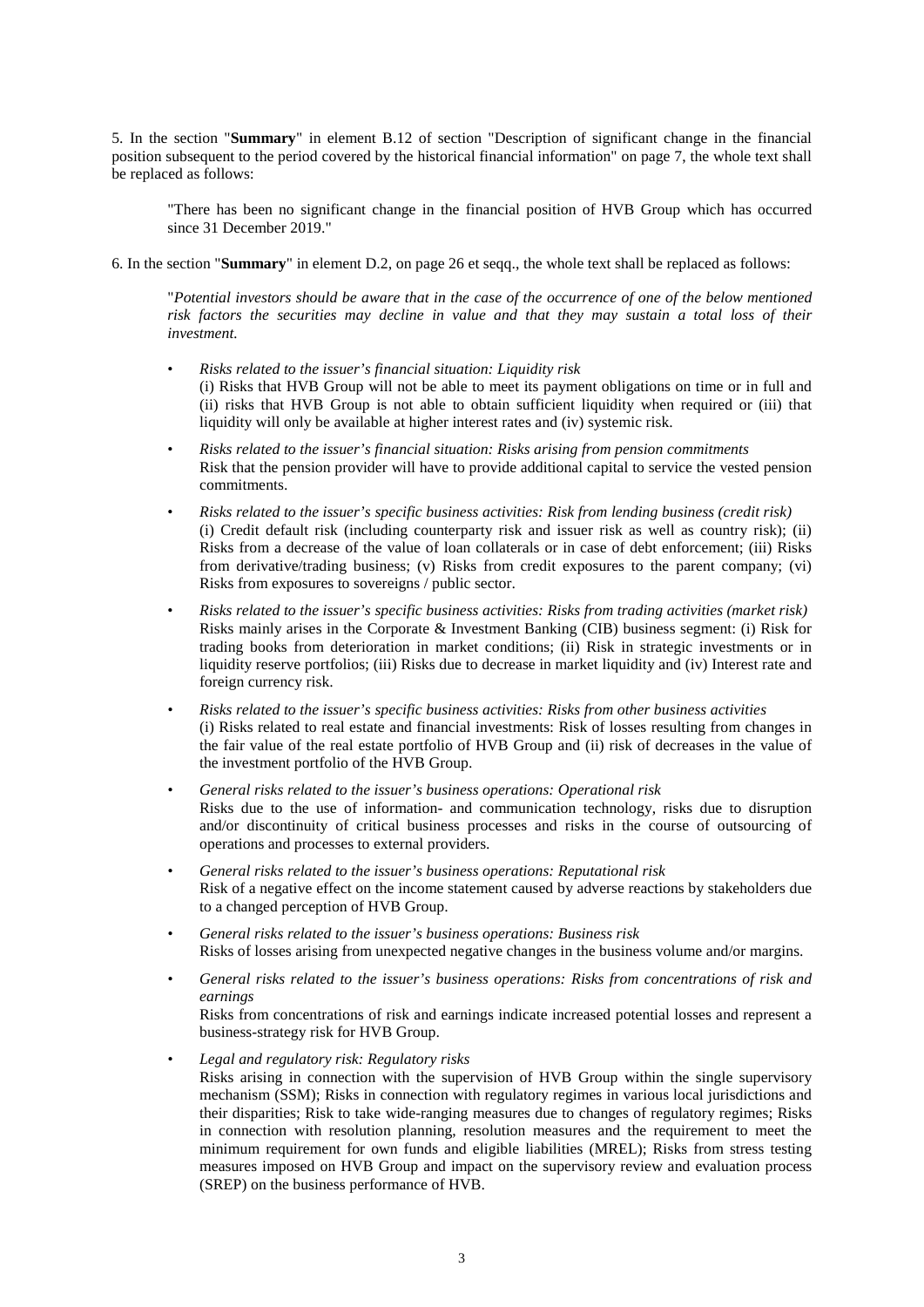- *Legal and regulatory risk: Compliance risk* Risk in connection with infringements of or non-compliance with laws, regulations, statutory provisions, agreements, mandatory practices and ethical standards.
- *Legal and regulatory risk: Legal and tax risks* Risks from legal proceedings and substantial uncertainty regarding the outcome of proceedings and the amount of possible damages.
- *Strategic and macroeconomic risks: Strategic risk*  Risks arising in connection with economic developments in Germany and by developments on the international financial and capital markets.
- *Strategic and macroeconomic risks: Macroeconomic risk*  Risks arising in connection with the global spread of the coronavirus (COVID-19) and with interest rate levels."

7. In the section "**Risk Factors**" on page 38, the whole text of sub-section "A. Risks related to the Issuer" shall be replaced as follows:

# **"1. Risks related to the Issuer´s financial situation**

# **1.1 Liquidity risk**

In the course of its business activities, HVB Group must ensure, among other things, that the smooth and orderly processing of foreseeable and unforeseeable business transactions with regard to payment obligations entered into and means of payment available is guaranteed at all times within the regulatory framework. In this context HVB Group is subject to liquidity risk and defines this as the danger that the bank is not able to meet its payment obligations on time or in full and as the risk of not being able to obtain sufficient liquidity when required or that liquidity will only be available at higher interest rates, and/or as the risk that the bank will only be able to liquidate assets on the market at a discount.

For example a financial market crisis could lead to financial instability and to a decline in volume and availability of liquidity in the short-term, medium-term and long-term funding in the market. In such situation an increasing dependence on central bank liquidity could arise. In addition, counterparty risk between banks in particular could increase substantially which could cause a decline in interbank business and could entail a decrease of customers' confidence. In this connection, reduced trust could result in large outflows of deposits in HVB Group, which as a consequence could create liquidity problems for HVB Group and thus could result in a limited ability to fund its activities and meet its minimum liquidity requirements.

Furthermore the access for HVB Group to liquidity could be impeded in case of an inadequate access to bond markets or by the inability to issue bonds or to obtain other forms of interbank loans. Interbank funding costs could increase and reduced availability and/or higher costs of funding, combined with reduced access to similar or other forms of funding and/or the inability of HVB Group to dispose its assets or liquidate its investments could have negative effects on its business activities and on its operating results and financial situation.

Another risk concerns transfers of liquidity between units of HVB Group. These transfers are monitored by the regulatory authorities so that HVB and its subsidiaries could be forced to reduce their lending or borrowing to/from other legal entities within HVB Group and this could negatively impact the ability of HVB Group to meet the liquidity regulations of its subsidiaries through an intra-group transfer of capital, which in turn could have substantial negative effects on the operating results of HVB Group and on its business and financial situation.

Besides there are risks known as 'systemic risks'. HVB Group routinely processes high volumes of transactions with numerous counterparties in the financial services sector, including business with brokers and traders, commercial banks, investment banks and other institutional clients. Financial services institutions operating transactions with such institutions, are linked through trading, investment, clearing and counterparty relationships, among others. Concerns regarding the stability of one or more of these institutions and/or the countries in which they operate could lead to a serious liquidity shortage (up to and including an entirely frozen interbank business), to losses and/or other institutional defaults. These risks could have detrimental effects on financial intermediaries such as clearing facilities, clearing houses, banks, securities houses and stock exchanges with which HVB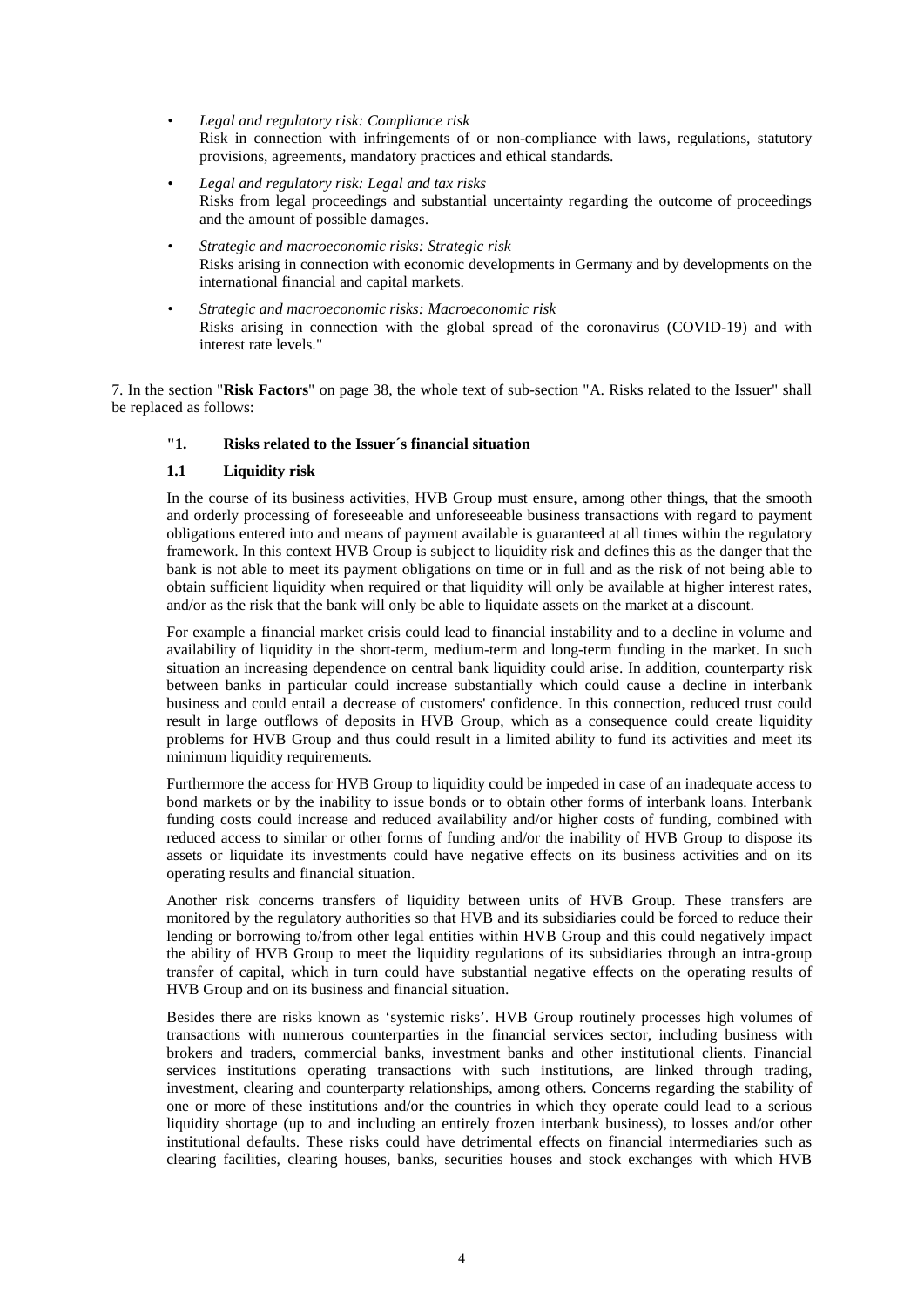Group interacts on a daily basis. This could in turn have negative effects on the ability of HVB Group to procure new funding.

# **1.2 Risks arising from pension commitments**

HVB Group has undertaken to provide a range of different pension plans to current and former employees, which are largely financed by various forms of investment, some of which are external. Pension risk may arise in connection with the pension plans on both the assets side and the liabilities side (pension commitments). This may be caused by a decline in the fair value of plan assets on the assets side due to disadvantageous changes in market prices as well as by an increase in the obligations on the liabilities side, for instance due to a reduction in the discount rate. Furthermore, actuarial risks, such as longevity risk (changes to the mortality tables) may arise on the obligation side. In this context, pension risk is the risk that the pension provider will have to provide additional capital to service the vested pension commitments.

Low interest rates continue to be seen as the main negative factor for both the amount of the pension commitments disclosed and the amount of the income that can be generated from the plan assets with acceptable risk. It is perfectly conceivable that, should low interest rate levels persist for a longer period of time, the discount rate will have to be lowered again, thus causing the pension obligations to rise further.

Changes in the actuarial assumptions (for example, pension increases, salary increases, career trends and life expectancy) could influence the amount of the pension obligations, resulting in significant increases. Moreover, turmoil in the capital markets and the low interest rate environment could lead to losses in the plan assets of the various pension plans or prevent the achievement of the respective return targets. As a result, funding levels of the individual pension plans may be seriously compromised. All of the detrimental factors can have negative effects on the business results and the capital position of HVB Group, and thus on its financial situation. As of 31 December 2019 the present value of pension commitments in HVB Group was at  $\epsilon$  5,653 million, the fair value of plan assets had a volume of  $\epsilon$ 4,314 million.

# **2. Risks related to the Issuer´s specific business activities**

# **2.1 Risk from lending business (credit risk)**

As a universal bank with a wide range of banking products and services, lending is one of HVB Group's main business areas. The HVB Group is thus exposed to a large extent to credit risks.

The credit risk of HVB Group, consisting of credit default risk including counterparty risk and issuer risk as well as country risk is influenced amongst others by several, unforeseeable factors, regarding economic and political trends, such as recessions, industry specific market developments, foreign currency risks, changes in tax and monetary policies, natural disasters, wars, changes in laws and regulatory requirements, liquidity and expectations of the capital markets as well as consumer behaviour with regard to investments and savings.

The solvency of HVB Group's customers could, among other things, deteriorate as a result of the above mentioned factors, with the result that they may probably not be in a position to meet their entire contractual obligation towards HVB Group as a whole, without having to take recourse to measures like the sale of collateral (where present).

In addition the value of the loan collaterals (e.g. real estate, securities, deposits, ships) could also fall below the amount of outstanding capital or in case of debt enforcement HVB Group could be unable to realise the expected value.

As result HVB Group could be forced to arrange for a revaluation of the loan and/or form additional loan loss provisions and higher reserves leading to losses for HVB Group.

A weakening of demand for financial products or inaccurate assessments of the creditworthiness or the country risk of the customers could also have detrimental effects on the operating results of HVB Group and its business and financial situation.

In addition to traditional banking activities, HVB Group is active in transactions in securities, derivatives, foreign exchange, commodities or securities lending/repurchase transactions. In this context further risks could arise from settlement or performance that is not provided at all or in a timely way by the counterparty as well as from system failures at clearing agencies/houses, stock exchanges or other financial intermediaries (including HVB Group).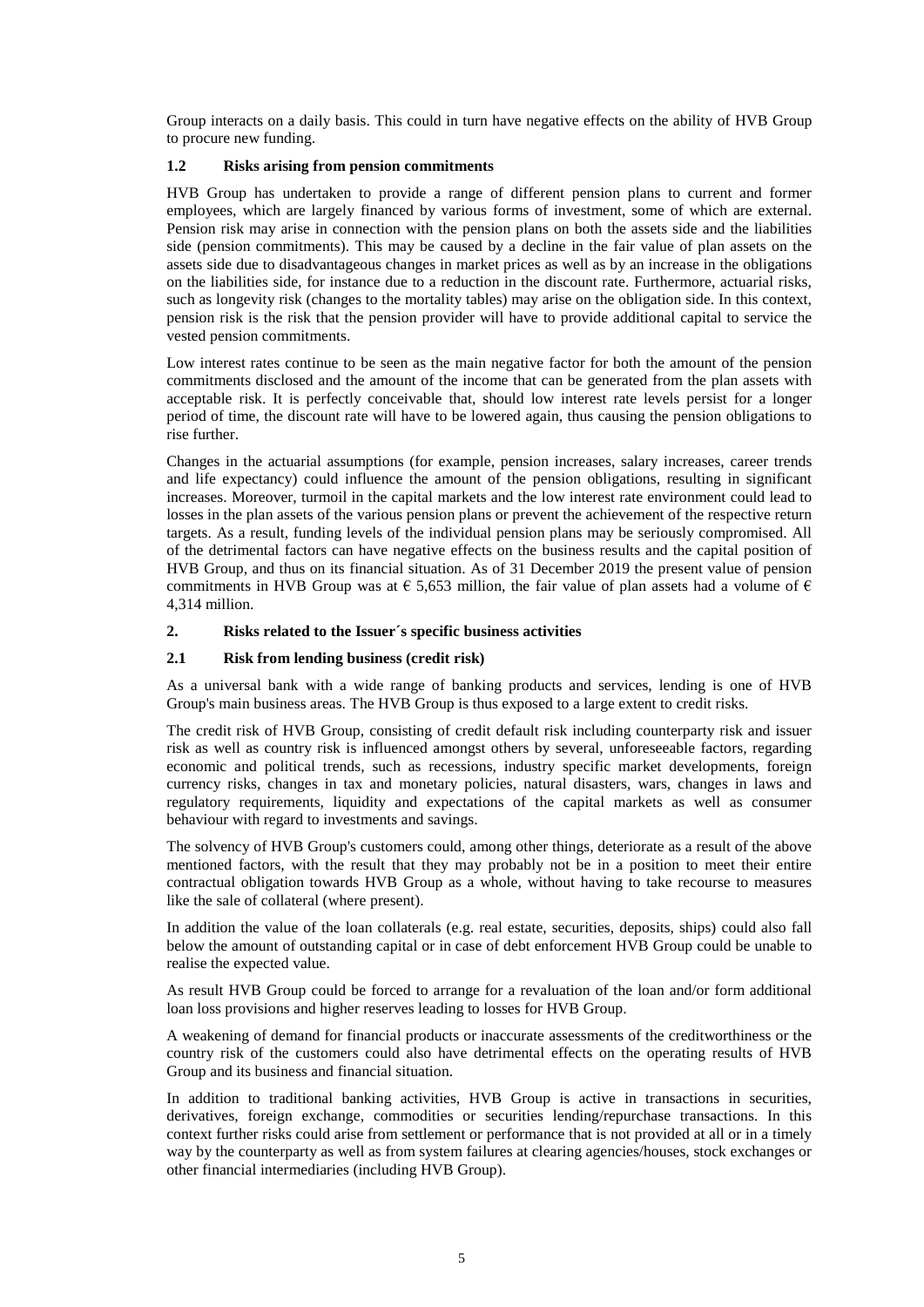A part of the credit risk of HVB Group results from credit exposures to the parent company of HVB Group, the UniCredit (UniCredit S.p.A. together with its consolidated subsidiaries). Changes in German and international laws and regulations with regard to the amount and weighting of intra-group exposures could have substantial negative effects on the internal funding of HVB Group, the costs of this funding (especially when it must be procured externally) and therefore on the business and financial situation of HVB Group.

# **2.2 Risks from trading activities (market risk)**

HVB Group is exposed to market risk, which mainly arise in the Corporate & Investment Banking (CIB) business segment. One part of the market risk is in trading books while the other part – mainly invested in interest-bearing-securities – lie in strategic investments or in liquidity reserve portfolios in the banking book.

Market risk is defined as the risk of incurring losses on positions held on and off the balance sheet in the trading or investment books as a result of unfavourable changes in the market value of securities or financial derivatives. The most relevant of these prices are interest rates (used to determine and discount cash flows), share prices, credit spreads (including, but not limited to, changes in these spreads due to credit defaults or rating changes), spot exchange rates, commodity prices and derived prices such as volatilities and correlations between these parameters.

Interest rate fluctuations in Europe and other markets in which HVB Group does business may negatively affect its financial situation and profitability. For example the current low interest rates are causing a decrease in margins, especially on the deposit side, that is having a direct negative impact on earnings. It cannot be guaranteed that there will be no substantial long-term decrease in earnings that would lead to a loss in market value of HVB Group.

HVB Group earns income outside the eurozone and a portion of its transactions is conducted in other currencies than euro. Consequently, HVB Group is exposed to exchange rate risks and risks pertaining to transactions in foreign currencies. Unfavourable changes in exchange rates could therefore negatively affect the business activities of HVB Group and its financial situation.

Market liquidity risk relates to the risk that the Issuer will suffer losses due to the disposal of assets that can only be liquidated on the market at a discount. In extreme cases, HVB Group may not be able to sell such an asset, as the market does not offer enough liquidity or the Issuer holds a position that is too large compared to the market turnover.

# **2.3 Risks from other business activities**

In addition to the core/banking business, the Issuer is also exposed to risks from other business areas like own real estate and financial investments.

Real estate risk covers potential losses resulting from changes in the market value of the real estate portfolio of HVB Group. Besides the real estate owned by HVB, the HVB Group portfolio also includes the real estate owned by the property ownership companies, real estate owned by HVB subsidiaries (according to International Financial Reporting Standards (IFRS) scope of consolidation) and, among others, by the Special Purpose Vehicles (SPVs). Following the introduction of the new IFRS16 accounting principle, rented/leased assets are also considered in the real estate portfolio. No land or properties are included that serve as collateral in lending (credit) transactions. The real estate portfolio value as estimated on 31 December 2019 is equal to €3,894 million. From a geographical perspective, the focus is on the Munich region with 60.4% of the portfolio value located there.

The main risks for the bank-owned portfolio mainly stem from the trend of the market value resp. the trend of the book value (for IFRS properties). The risk drivers are e.g. the future usage by the bank, property rents/bank rents, market rents, occupancy rate, residual term of rental contracts and investment needs. The situation in real estate markets depends on economic trends. Should the growth slow down, a corresponding decline in demand for rental properties is likely. This would probably lead to negative consequences for the operating results and financial situation of HVB Group.

Financial investment risk covers potential losses arising from fluctuations in the measurement of HVB Group's equity interest. Financial investment risk of HVB Group stems from equity held in companies that are not included in the consolidated financial statements according to IFRS principles or are not included in market risk. The financial investment portfolio mainly consists of unlisted interests, private equity investments (co and direct investments), equity derivatives and other fund shares (real-estate funds and other closed funds).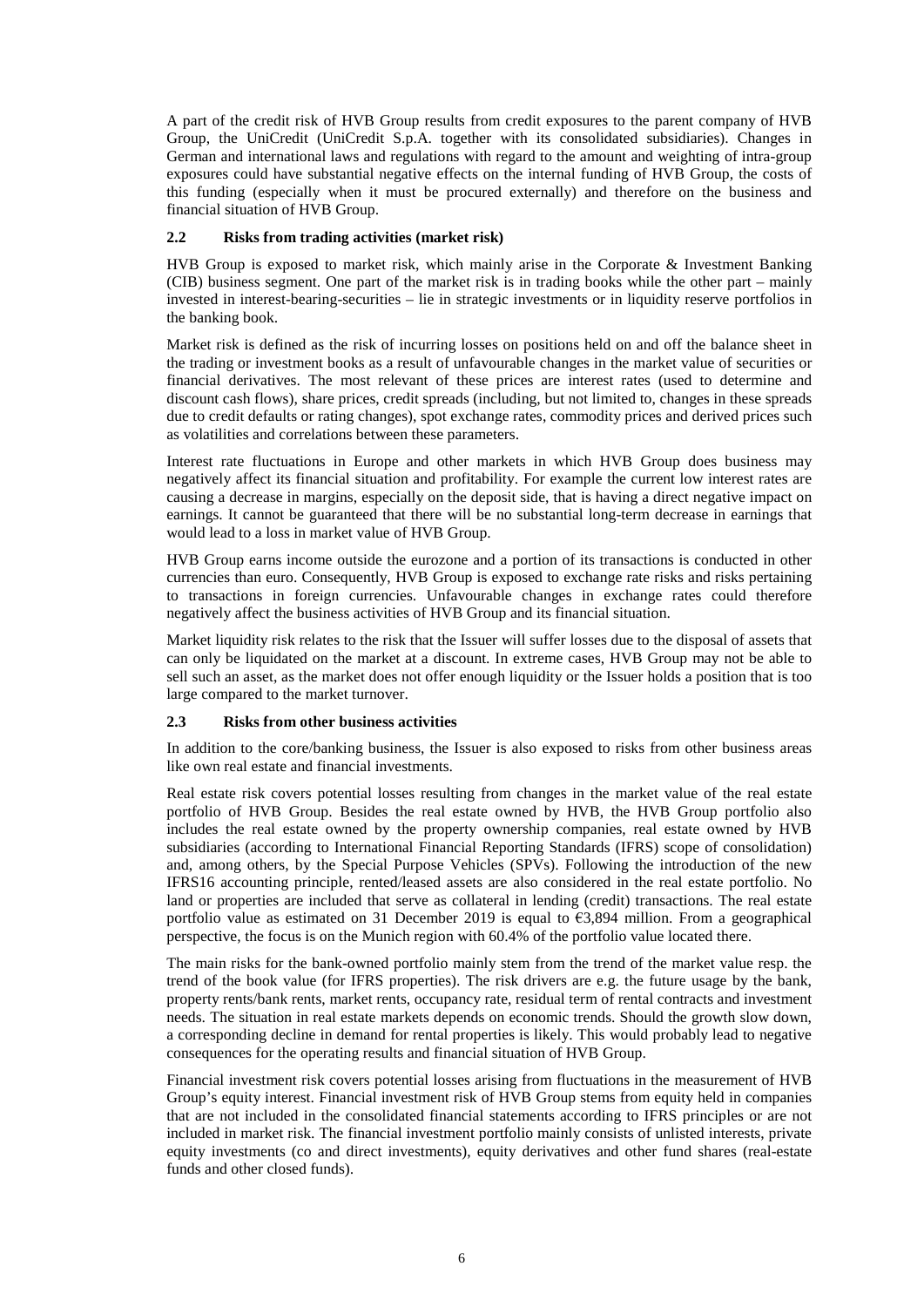Operational or financial losses to which these companies are exposed could cause decreases in the value of these participations and thus have negative effects on the assets, liabilities and situation of HVB Group.

# **3. General risks related to the Issuer´s business operations**

# **3.1 Operational risk**

Due to its business operations HVB is exposed to operational risks (OpRisk).

HVB defines operational risk as the risk of losses resulting from inadequate or failed internal processes, systems and people or from external events in line with the Capital Requirement Regulation (CRR). The definition of OpRisk includes legal risk, but excludes strategic and reputational risk. Legal risk includes, but is not limited to, exposure to fines, penalties, or punitive damages resulting from supervisory actions, as well as private settlements.

The group of various types of operational risk of the Issuer HVB contains among others:

- Risks due to the use of necessary Information- and Communication Technology (ICT)-systems, e.g. due to unavailability of ICT, hacker attacks (ICT Risk)
- Risks due to disruption and/or discontinuity of critical business processes (business continuity management risk)
- Risks in the course of outsourcing of operations and processes to external providers (outsourcing risk)

In case operational risks occur, financial losses of Issuer HVB could arise, in the worst case leading to a total loss of securities issues.

# **3.2 Reputational risk**

HVB Group defines reputational risk as the risk of a negative Profit and Loss ("**P&L**") effect caused by adverse reactions of stakeholders due to their altered perception of the bank, which can in turn be triggered by the materialization of a primary risk such as credit risk, market risk, operational risk, liquidity risk, business risk, strategic risk or other primary risks. Thus reputational risk potentially arises as an additional risk from the materialization of a primary risks as for example an operational risk of the bank. Moreover reputational risk may also not have to be linked to a primary risk as for example in case of a high-level representative of the bank making adversely perceived public statements concerning matters of the bank.

Basically reputational risk implies a loss of confidence of a stakeholder vis-à-vis the bank. The HVB Group, as part of a Pan-European Banking Group, defines as key stakeholders customers, employees, regulators, rating agencies and creditors. A possible reaction of stakeholders arising from the loss of confidence could be for example that customers cancel their relationship to HVB or rating agencies downgrade the bank's rating.

The effects of a reputational risk event on the P&L of the bank may be reflected e.g. in the operational risk (e.g. losses due to increased client claims), in the business risk (e.g. decline in sales) or liquidity risk (e.g. increased refinancing costs).

# **3.3 Business risk**

HVB Group defines business risk as potential losses resulting from unexpected negative changes in the business volume and/or margins that are not attributed to other risk types (e.g. credit, market, operational risk). It can lead to serious losses in earnings, thereby reducing the fair value of the company. Business risk can result above all from a serious deterioration in the local and global market environment, changes in the competitive situation, in customer behaviour or in expenses structure, or changes to the legal framework.

Essentially, business risk refers to the possibility that the bank will have lower than anticipated profits or experience a loss rather than taking a profit impairing the company's ability to provide its investors and stakeholders with adequate returns. Given that HVB Group's activities are mainly concentrated in Germany and Italy, scenarios that would include a deterioration of the macroeconomic conditions in these countries could cause an increase in the business risk of HVB Group.

# **3.4 Risks from concentrations of risk and earnings**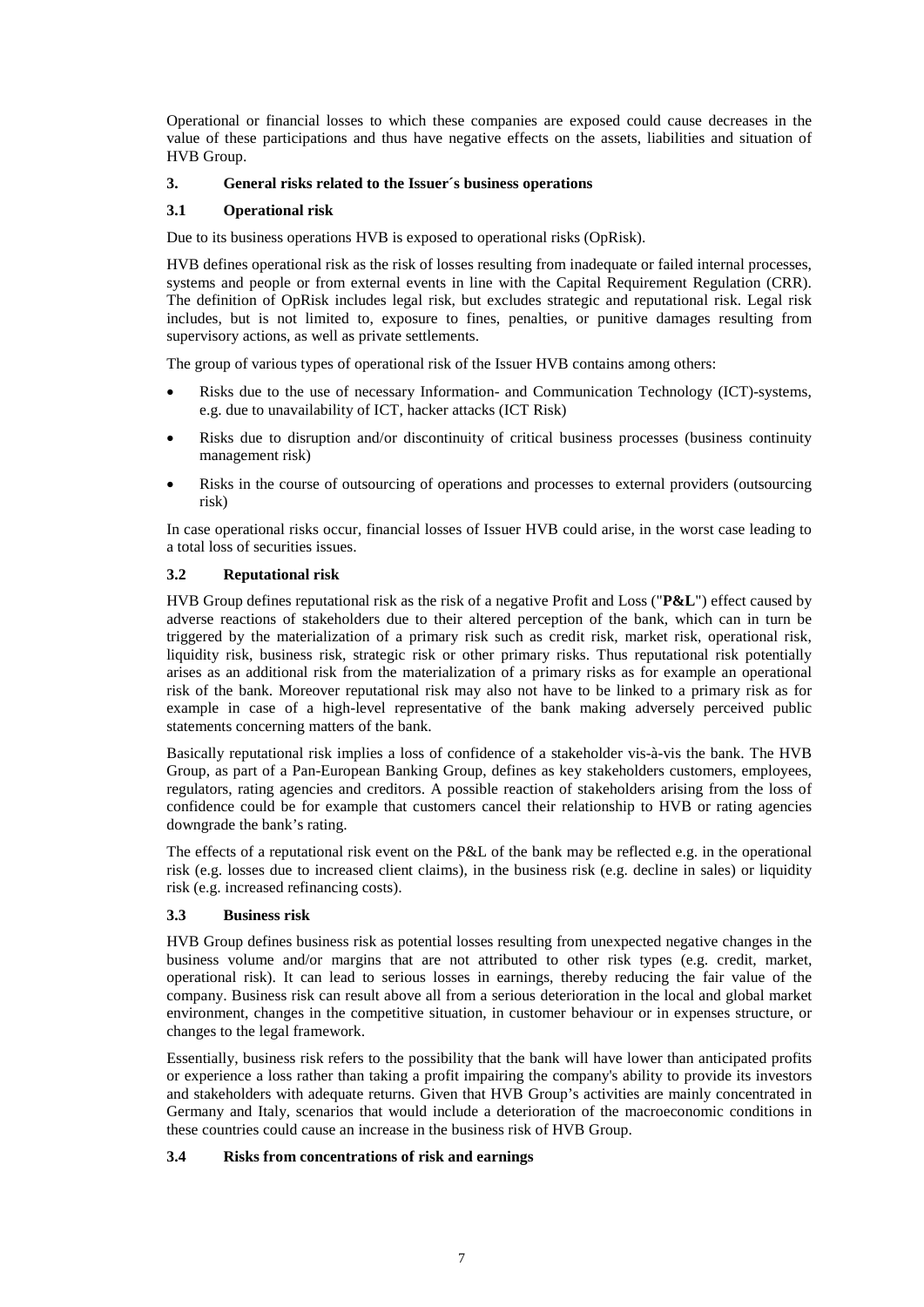Concentrations are accumulations of risk and/or earnings positions that react similarly to specific developments or events. Risk concentrations may have an impact within a risk type or equally across risk types. They indicate increased potential losses resulting from an imbalance of risk positions held in customers and products or specific industries and countries in line with HVB Group's business model and business strategy.

The largest concentrations of credit risk are in Germany, HVB Group's core market, and in Italy, which is partly due to HVB Group's role as a Group-wide competence centre for UniCredit's market and investment banking activities. In terms of industries, the largest concentrations of credit risk are in the financial institutions (including foreign countries), real estate and the public sector industry groups. The concentration in financial institutions (including foreign countries) and the public sector is partly due to HVB Group's own liquidity investments.

In addition, concentrations of earnings may also occur at individual customers, business segments, products, industries or regions which also represents a business-related strategy risk for HVB Group.

In the case of a deterioration in the economic environment, e.g. in individual sectors or countries in which the Bank is heavily involved, the Bank may be affected to a correspondingly greater extent by possible losses due to an existing concentration risk.

### **4. Legal and regulatory risks**

### **4.1 Regulatory risks**

The activities of HVB Group are regulated and supervised by the central banks and regulatory authorities in the countries and regions where HVB Group does business. Within the Single Supervisory Mechanism (SSM) HVB Group is subject to the supervision by the European Central Bank (ECB).

The bank regulatory regimes in the various local jurisdictions contain disparities and may change at any time. This could have a severe impact on the competitive situation and may require HVB Group to take wide-ranging measures. Apart from e.g. significantly higher capital costs and a significant rise of costs for the implementation of regulatory requirements also changes in the business model may be required.

Should HVB or any of its subsidiaries not fully comply with the regulatory requirements of the respective supervisory authorities, this could lead to sanctioning measures by the relevant Competent Authority supervisor right up to the withdrawal of the licence.

HVB has therefore established a process in accordance with the Minimum Requirements for Risk Management (MaRisk) which shall ensure the identification und implementation of new regulations by and applicable to HVB. In addition, the potential impacts of relevant new regulations on the Bank are assessed at an early stage according to defined criteria (e.g. relevant implementation costs or their impact on potential earnings or risk weighted assets (RWA)) and relevant measures are taken, if necessary. Moreover external audits and the communication with supervisory authorities are coordinated centrally in HVB.

Nevertheless changes of the regulatory and statutory environment of HVB or cases of non-compliance with regulatory requirements by the supervisors may still occur, which can have a severely disadvantageous impact on certain business activities, the earnings situation and the financial situation of HVB, such as restrictions on the business activity of HVB or its subsidiaries.

According to European and German regime on bank recovery and resolution law credit institutions are obliged to prepare recovery plans and to participate in the preparation of resolution plans by the relevant national resolution authority. The national competent supervisory authority may initiate early intervention measures in order to react to a critical financial situation. If the requirements for resolution are met the competent resolution authority may undertake a range of measures, especially resolution measures. In this case there is a risk of total loss of invested capital for shareholders and creditors.

Furthermore, credit institutions are required to meet the Minimum Requirement for Eligible Liabilities (MREL). The relevant minimum contribution is determined on a yearly basis by the competent resolution authority.

HVB and HVB Group are subject to stress testing measures introduced by the German financial supervisory authorities (German Federal Financial Supervisory Authority ("**BaFin**") and the German Central Bank (Deutsche Bundesbank), European institutions (European Banking Authority (EBA),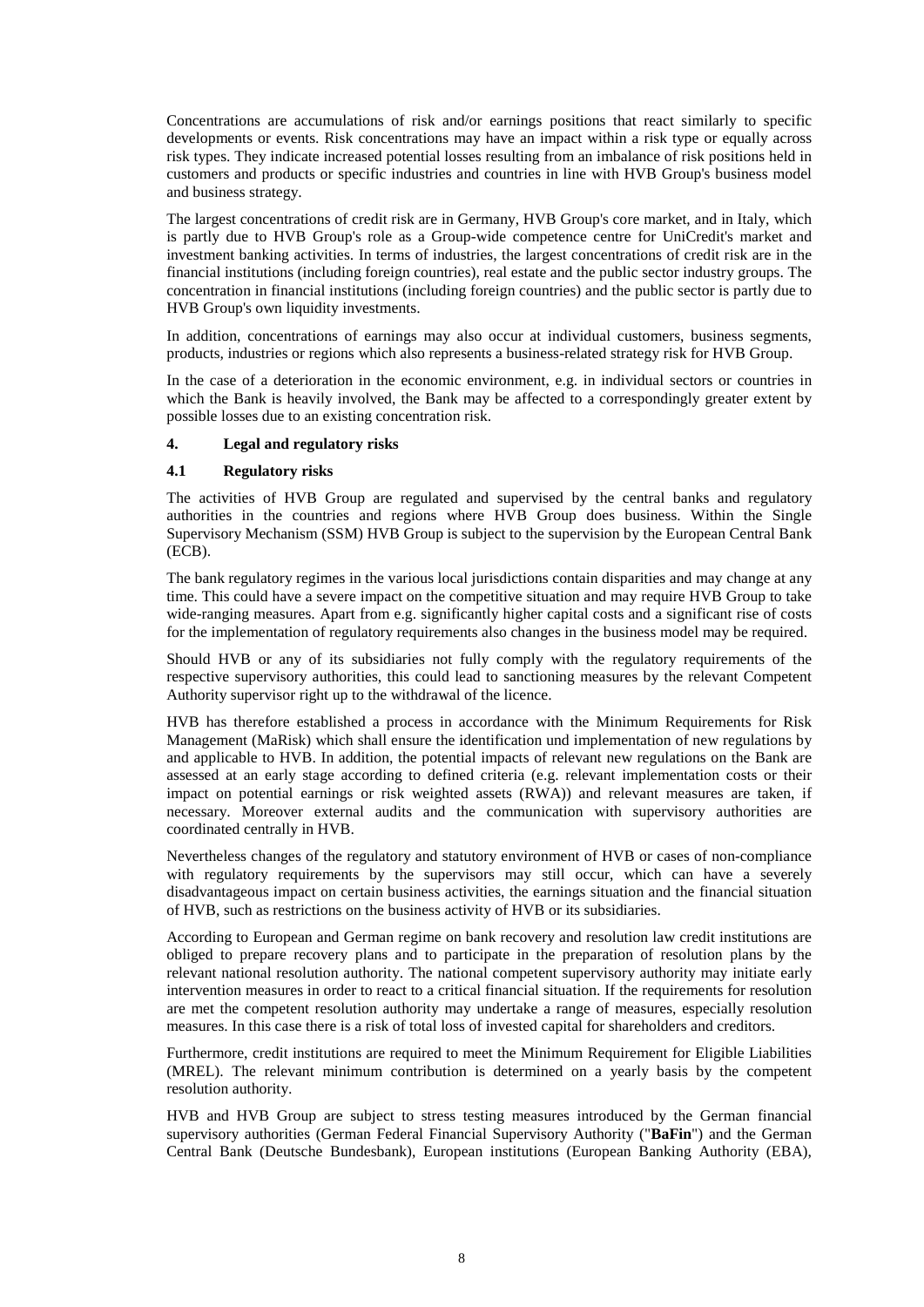ECB, European Commission and European Systemic Risk Board (ESRB)) as well as by the supervisory authorities in the countries in which HVB and HVB Group operate.

Since the ECB has classified UniCredit S.p.A. as a systemically important bank, HVB and HVB Group, as a part of UniCredit, were subject to the EU-wide stress tests. As these stress tests were run at the highest level of consolidation, HVB and HVB Group were subject to the EU-wide stress test only as a part of UniCredit, but not on a stand-alone level. HVB and HVB Group, as a part of UniCredit, may be subject to similar measures in the future.

In addition to the participation in EU-wide stress tests, HVB and HVB Group are required to regularly conduct internal stress tests based on macroeconomic scenarios or on ad-hoc basis. The results of these internal stress tests are provided to the top management of HVB and of relevant subsidiaries within HVB Group as well as to the German Central Bank.

In addition, UniCredit S.p.A. and HVB are subject to the Supervisory Review and Evaluation Process (SREP). HVB Group complies with all requirements from SREP 2019.

The business performance of HVB and HVB Group could be negatively affected and it may be required to comply with additional prudential requirements or to take remedial actions (such as raising own funds) in case of poor stress test results or deficiencies being identified in the course of stress testing measures or in connection with SREP by HVB, HVB Group, UniCredit or one of the financial institutions with which they do business.

# **4.2 Compliance risk**

Compliance risk is defined as an existing or future risk to income or capital as a consequence of infringements of or non-compliance with laws, regulations, statutory provisions, agreements, mandatory practices and ethical standards. This may result in fines, compensation for damage and/or contracts being rendered null and void in addition to damaging the HVB Group's reputation.

This includes the risk of being misused for the purposes of money laundering, terrorist financing and other criminal offences. In HVB Group, the Compliance function supports the management and monitoring of compliance risks with the main focus on breaching of laws and legal rules and regulations. The Compliance function identifies the compliance risk under consideration of external circumstances, potential impacts to the bank and their business activities and works towards the implementation of effective internal procedures and appropriate measures (including controls) to ensure compliance with the material statutory provisions and requirements for the institution. Dedicated risk analyses are therefore performed on a regular basis and follow the requirements from the Minimum Requirements for Risk Management (MaRisk), the German Banking Act (KWG), the German Securities Trading Act (WpHG), the Anti Money Laundering Act (GwG) as well as the Minimum Requirements for Compliance (MaComp).

Besides the regular updates of compliance risk results, ad hoc assessments are carried out in order to reflect newly arising risks. The opening of a new business line and/or structural changes within the bank are examples which could trigger a re-assessment. Risk results are reported on a quarterly basis to the Management Board of HVB. Based on the risk-results, activities within Compliance are managed, such as inter alia second-level controls, advice activities, subject-specific training courses etc. However, cases of non-compliance (e.g. fraud) could occur in the future and cause financial losses as well as a negative public perception of HVB Group.

#### **4.3 Legal and tax risks**

With regard to legal risks HVB and other companies belonging to HVB Group are involved in various legal proceedings at the date of this Registration Document. HVB and other companies belonging to HVB Group are required to deal appropriately with various legal and regulatory requirements. Failure to do so may lead to litigation and administrative proceedings or investigations, and subject HVB and other companies belonging to HVB Group to damage claims, regulatory fines or other penalties.

In many cases, there is substantial uncertainty regarding the outcome of the proceedings and the amount of possible damages. These cases include criminal or administrative proceedings by the relevant authority and claims in which the claimant has not specifically quantified the amounts in dispute.

In that regard, HVB Group has processes in place to ensure adequate analysis of procedures and risks as a basis for deciding whether provisions for legal risks must be increased in specific cases or whether they are appropriate under the current circumstances. Following an analysis in each case, HVB Group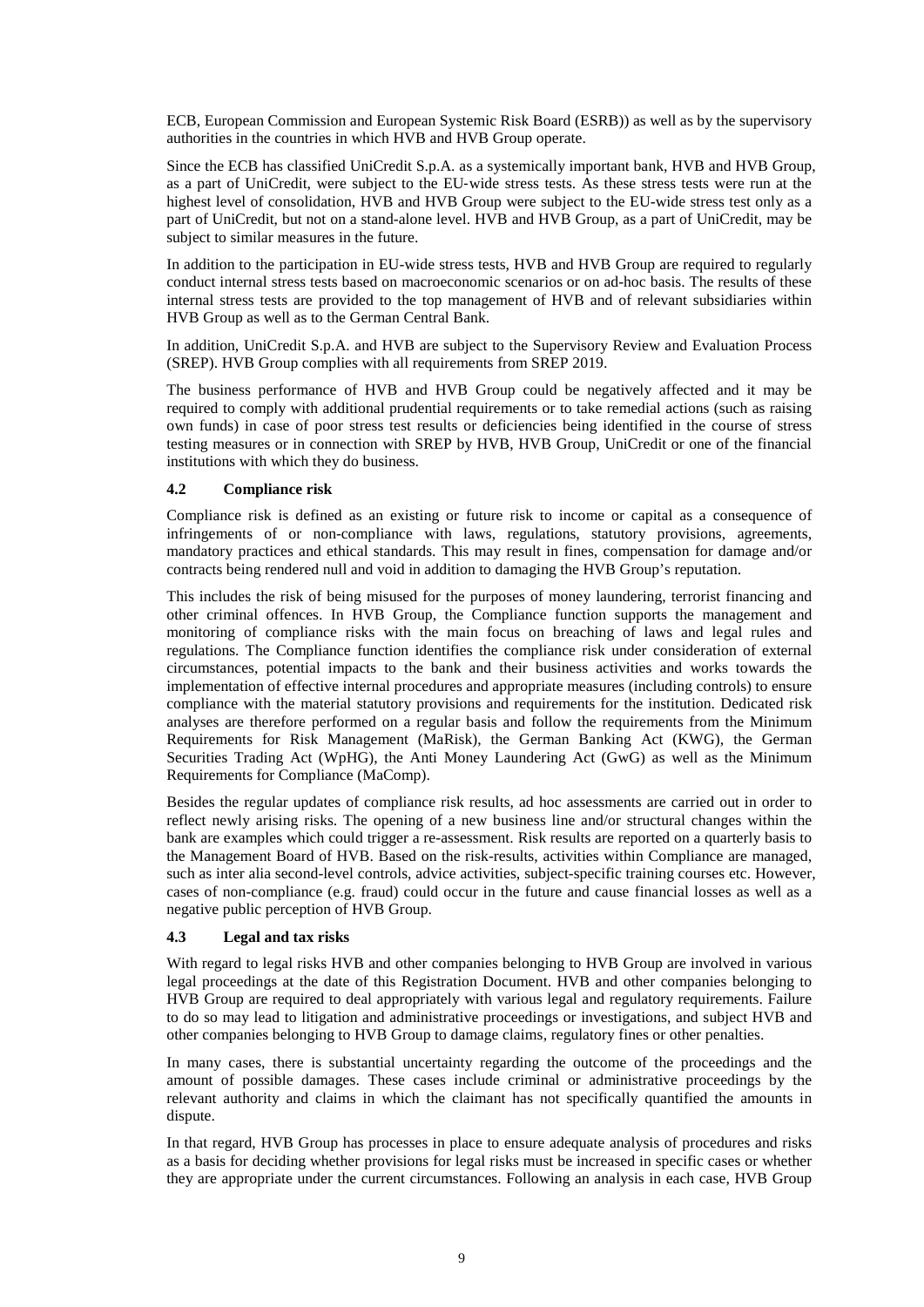has created appropriate provisions for legal risks for ongoing proceedings. However, the possibility that the existing provisions are inadequate cannot be ruled out. As of 31 December 2019, the provisions (included in the 2019 annual report) are equal to  $\epsilon$ 801 million. Included in this amount are  $\epsilon$ 312 million in the subitem "other provisions" and therein are  $\epsilon$ 217 million provisions which include legal risks, litigation fees and damage payments.

Regarding tax risks, at the date of this Registration Document external tax audits of HVB and other HVB Group companies are taking place. It cannot be ruled out that these external tax audits of HVB Group will lead to supplementary payments of taxes and interest. Such additional payments could have negative effects on the operating results of HVB Group and/or its business performance and financial situation.

Moreover, if an HVB Group company should violate or be alleged to violate tax laws of one or more of the countries in which HVB Group does business, HVB Group could be exposed to additional tax risks and other risks. This would in turn increase the probability of additional tax proceedings and other official proceedings and could damage the reputation of HVB Group.

### **5. Strategic and macroeconomic risks**

# **5.1 Strategic risk**

HVB Group as a universal bank focuses on the regional management of the German market and also acts as the centre of competence for the investment banking activities of UniCredit as a whole. As a consequence, the profitability and risk profile of HVB Group are influenced in particular by economic developments in Germany and by developments on the international financial and capital markets. In this context, strategic risk results from management either not recognising early enough or not correctly assessing significant developments or trends in the Bank's environment. As a consequence fundamental management decisions could, in retrospect, prove to be disadvantageous in terms of the Bank's longterm goals. In addition, some decisions may be difficult to reverse or cannot be reversed at all.

Presently the following areas determined as relevant for the occurrence of strategic risk:

- Economic environment If, among other things, the stabilising measures of the German government and central banks in the eurozone in particular related to COVID-19 do not take effect and economic growth in Europe permanently slows down, this could have a significant impact on HVB Group's profit situation.
- Strategic orientation of HVB Group's business model For example, the persistently low interest rate environment could lead to imbalances in the earnings contributions of the business areas.
- Banking industry specific risks The intensification of competitive conditions in the financial sector could, for example, lead to further shifts in market shares.
- Regulatory and legal environment The failure of HVB or one of its subsidiaries to fully satisfy the regulatory requirements of the supervisory authorities could lead to the responsible authority imposing sanctions.
- UniCredit Bank AG's rating A rating downgrade could make funding costs higher for HVB or have a negative impact on the business opportunities of HVB as a counterparty in the interbank market or with rating-sensitive customers.

#### **5.2 Macroeconomic risk**

Based on the strategic orientation of HVB Group with the business segments Commercial Banking and Corporate & Investment Banking (CIB), their offering of products and concentration on the core market Germany, general economic developments in Germany, in combination with developments on the international financial and capital markets are of great importance for the assets, liabilities, financial position and profit or loss of HVB Group.

It can be expected that the global spread of the coronavirus (COVID-19) will significantly slow down global economic growth in the first half of the year. It is also possible that the burden will last longer depending on the course of the pandemic. However, the strong decline in the first half of the year will lead to a recession in many countries. The negative factors are disruptions in global supply chains as well as a drop in demand due to purchasing restraints in affected countries and quarantine measures among others. Based on current information, the effects on the German economy are still difficult to assess.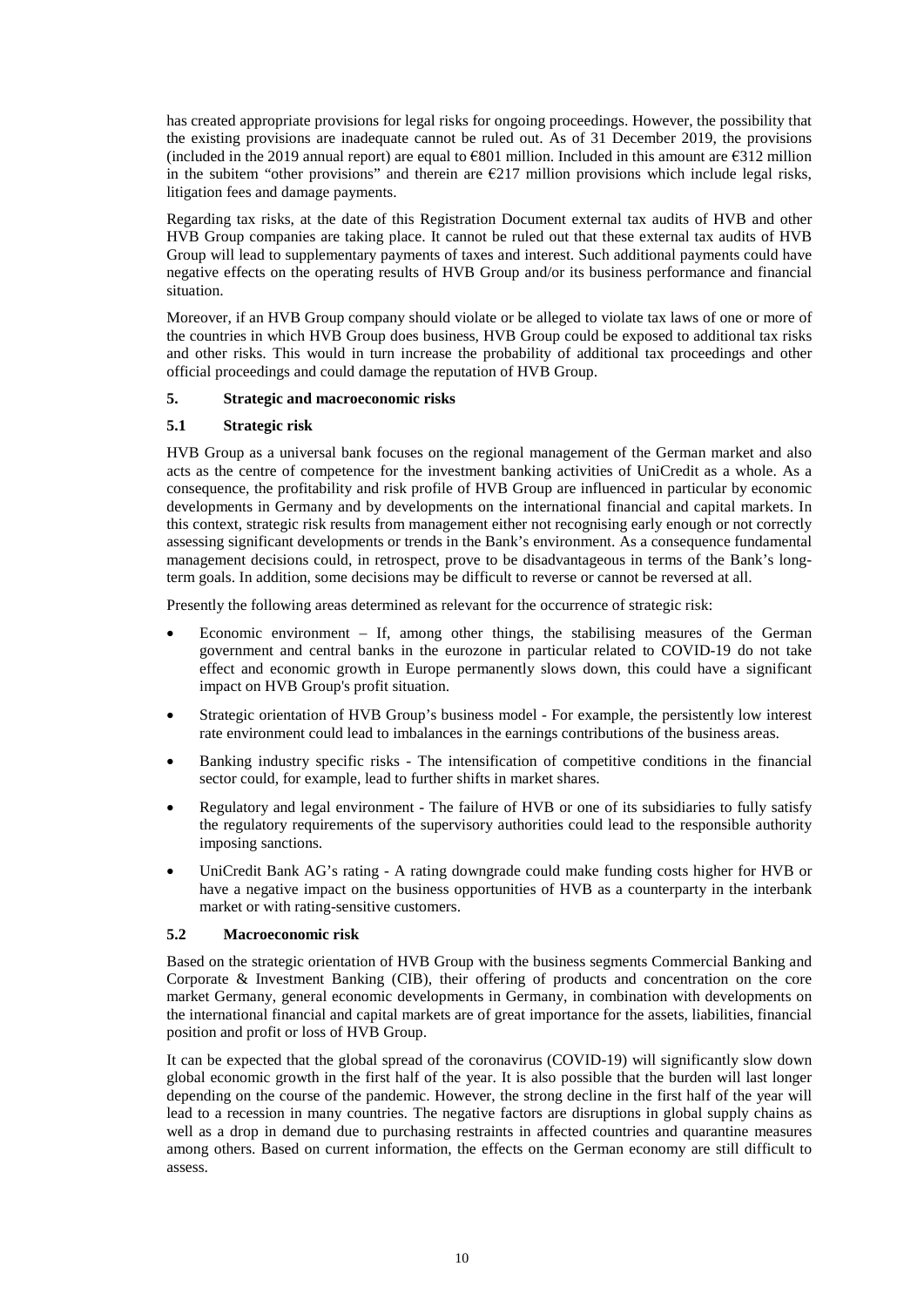Further, it can be expected that global economic growth to slow markedly in the year 2020. In addition to a significant slowdown in the economic development of the US, activity in the eurozone is also likely to decline in the first half of the year before a recovery is expected to set in as the pandemic is pushed back. Many emerging and developing countries will probably also lose momentum initially due to weaker global trade and the economic downturn in the US. A further negative factor for the global economy is expected to be weaker growth in China, which will be dampened by the coronavirus as well as the ongoing transformation of the economy and the normalization process in the Chinese real estate market. Further risks are the unforeseeable consequences of an escalation of protectionist measures by the US government and a hard Brexit.

In Germany, the effects of the coronavirus are likely to have a severe impact on private consumption, investment and export activity in the first half of 2020, possibly even longer depending on the development of the pandemic. In addition, manufacturing companies in particular could suffer from a renewed escalation of trade conflicts in the triad US-China-Europe.

In 2020, political uncertainties will also continue to be at the forefront. These are shaped by US foreign policy and the ongoing Brexit process. In addition to the ongoing effects of the European sovereign debt crisis, there will be increasing political and economic uncertainties concerning the further development of the European Union as a whole. Existing tensions between the European Union (EU) and Turkey, and also with Russia, as well as continuing geopolitical conflicts, especially in Syria, and increasingly frequent terrorist attacks pose further risks with regard to the security, monetary and economic policy situation throughout Europe.

Extremely low interest rates will continue to be one of the main challenges for the financial sector. It is still not foreseeable to what extent and intensity financial markets will react to the overall developments.

If, for example, the stabilising measures in the eurozone fail to have the intended effect, or economic growth increasingly slows down, or further turbulence occurs on the financial and capital markets, this could also have a negative impact on the assets, liabilities, financial position, and profit or loss of HVB Group. Due to the continuing high level of uncertainty in the macro-political environment and the resulting high volatility in financial and capital markets, forward-looking statements regarding future business performance are subject to a high degree of uncertainty."

8. In the section "**Description of the Issuer**" on page 66 (as supplemented by the supplement dated 19 December 2019), the table in the sub-section "**Ratings**" shall be replaced as follows:

| $^{\prime\prime}$ |                         |
|-------------------|-------------------------|
| Moody's           | $A2 / P-1$ (negative)   |
|                   |                         |
| S&P               | $BBB+ / A-2$ (negative) |
|                   |                         |
| Fitch             | BBB / F2 (negative)     |
|                   |                         |
| $^{\bullet}$      |                         |

9. In the section "**Description of the Issuer**" on page 66 (as supplemented by the supplement dated 19 December 2019), the paragraph "**Euro-denominated bonds issued by EU Countries**" shall be replaced as follows:

# "**Statutory Auditors**

The independent auditors (*Wirtschaftsprüfer*) of UniCredit Bank AG for the financial years 2019 and 2018 have been Deloitte GmbH Wirtschaftsprüfungsgesellschaft, Rosenheimer Platz 4, 81669 Munich. Deloitte is a member of the Chamber of German Public Accountants, an institution incorporated under public law (*Wirtschaftsprüferkammer, Körperschaft des öffentlichen Rechts*), Rauchstrasse 26, 10787 Berlin.

# **Programme Transform 2019 and Team 23**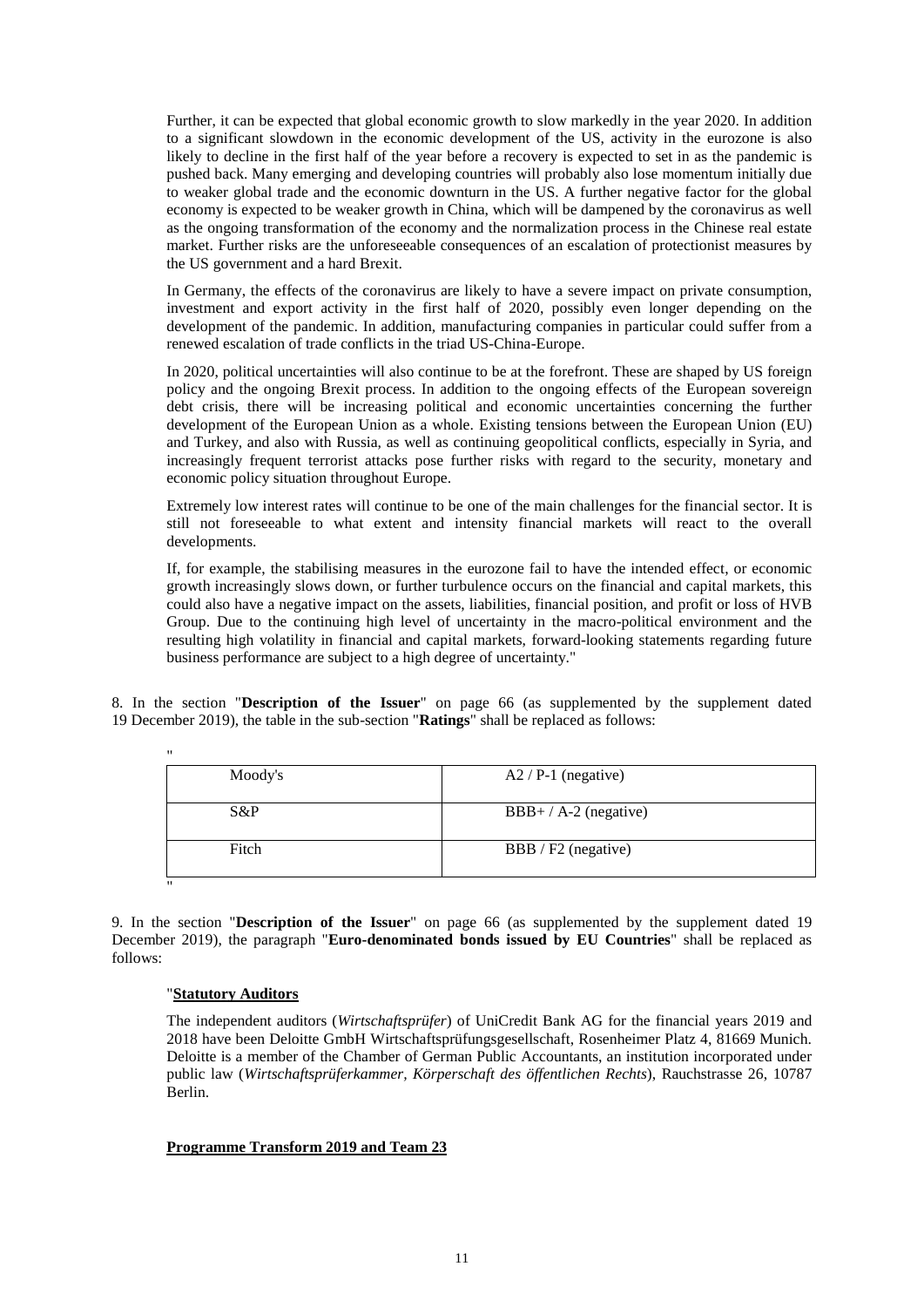The three-year group-wide Transform 2019 strategic plan has been implemented. The new four-year Team 23 strategic plan focuses on growth. It is aimed at increasing and strengthening the customer base and at increasing productivity. In this regard, the intention is to deliver sustainable yields – in particular with a view to dealing with resources and the environment.

In the next four years, investments are scheduled in further digitalisation, automation and process optimisation, for example through end-to-end activities. In addition, growth opportunities through greater interaction between business segments and the standardisation of customer platforms shall be created. At the same time, a further adjustment of staffing levels is planned –through socially compatible measures, i.e. to a large extent via natural fluctuation and partial and early retirement solutions. Moreover, new employment prospects will be created by continuing to promote existing initiatives; severance packages will be concluded where this is not possible. An agreement to this effect was concluded between the senior management and the Central Works Council on 5 December 2019. The four-year planning is thus embedded in the group-wide Team 23 strategic plan, which is based on four pillars: grow and strengthen client franchise, transform and maximise productivity, disciplined risk management and controls as well as capital and balance sheet management.

#### **Business segments of HVB Group**

The activities of HVB Group are divided into the following business segments:

- − Commercial Banking
- − Corporate & Investment Banking
- − Group Corporate Centre
- − Other

Segment reporting is based on the internal organisation and management structure together with internal financial reporting.

#### **Commercial Banking**

The Commercial Banking business segment covers customers in Germany with standardised or individual service and advice across a wide range of banking services in the Private Clients Bank and Unternehmer Bank business units. Depending on the service approach, a needs-based distinction is made within Commercial Banking between retail customers, private banking clients, high net worth individuals/ultra high net worth individuals and family offices under Wealth Management, business and corporate customers, and commercial real estate customers.

#### *Unternehmer Bank*

Envisaged in Team 23 strategy of Unternehmer Bank (UBK) focused on coverage the range of German companies as well as companies operating in Germany, with anthreshold on revenues > EUR 5 mn, as well as private individuals with ties to such companies. With the exception of customers served by Multinational Corporates (MNC) and subsidiaries positioned in the CIB business segment due to their frequent needs for capital market products, customer relationships in the German "Mittelstand" segment and Commercial Real Estate are serviced within the Unternehmer Bank.

Clients of the Unternehmer Bank are divided into the following segments: Key Account (larger enterprises), Corporates and SME and Commercial Real Estate.

UBK pursues a growth strategy in which it seeks to position itself with clients as holistic and individual provider of solutions on all sales channels relevant to the client. This is established in the Mission Statement 2019 of Unternehmer Bank. Strategic developments for corporate clients are related to corporate succession, digitalisation, foreign trade, internationalization, sustainable finance and the intensified usage of capital market solutions.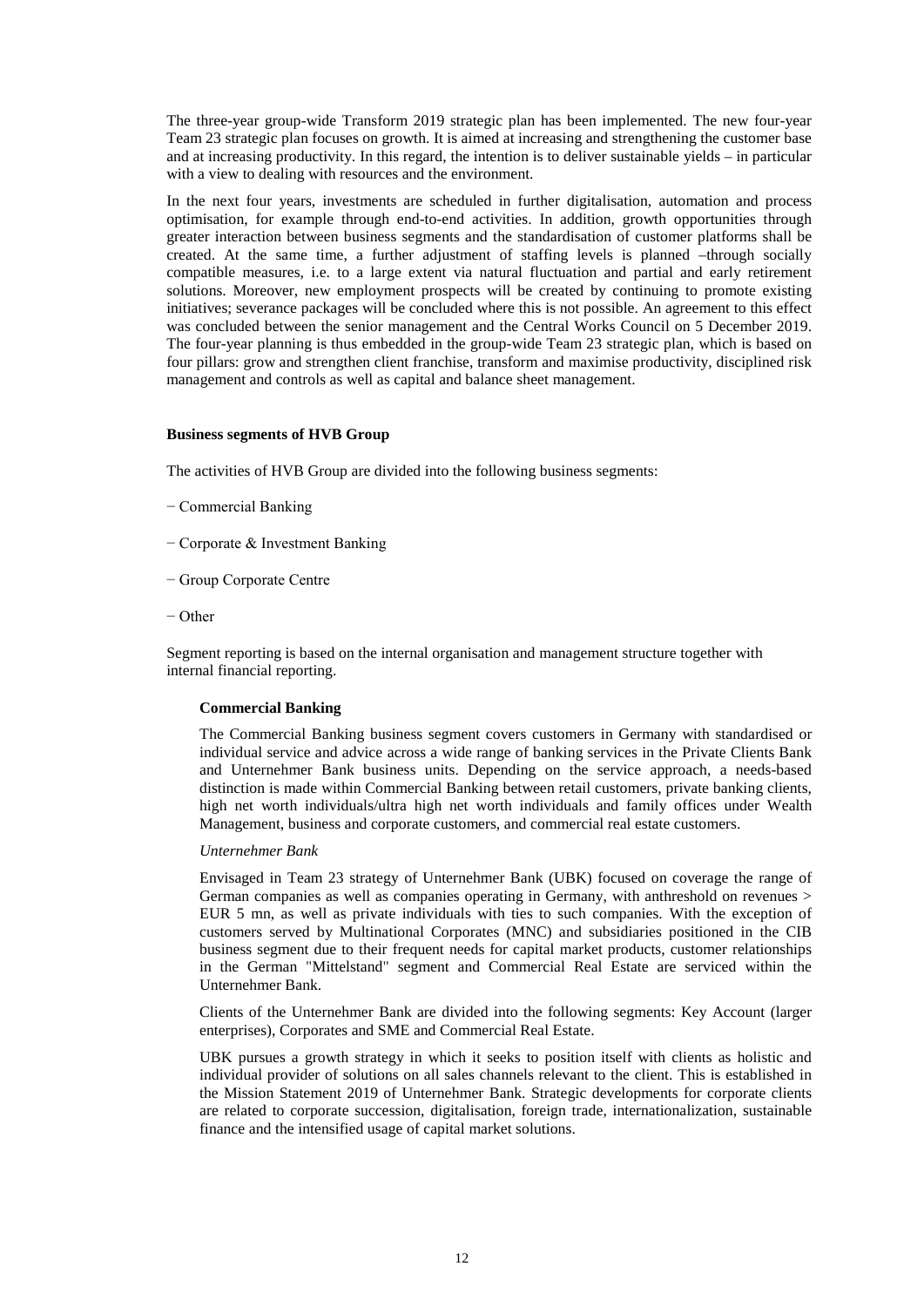The UniCredit Leasing Group comprises the equipment leasing-, hire-purchase and -financing business of Unternehmer Bank, a 100% subsidiary of UniCredit Bank AG.

### *Private Clients Bank ("PBK")*

The Private Clients Bank serves private clients in the business segments "Retail" and "Private Banking", covering all banking needs with a focus on Affluent and Private Banking Customers. Specific sales channels and responsibilities take into account the sometimes divergent and individual needs of these customer segments, promoting the transition of wealthy investment customers into Private Banking while making efficient use of shared specialist, management and support units.

To respond to the challenging market environment, the attractive growth expectations in Wealth Management, Private Banking and Affluent as well as the increasing demand for digital financial solutions, a rethinking of the current PBK divisional perimeter is envisaged in Team 23 strategy, comprising the development of an integrated Private Banking & Wealth Management service model as well as the full exploitation of synergies stemming from overlapping customer needs and efficiencies for Business Clients (incl. Business Easy).

The route of modernization will be continued through a new seamless omni-channel service model, in particular for mass market customers based on the seamless integration among network, remote center and digital channels. Objective is to grow while lowering the cost-to-serve. This should be supported by highest individual consulting expertise, the val*you* loyalty programme as well as front-to-back modernization of processes and technological capabilities. In particular, Private Banking & Wealth Management follow a clear growth strategy with the holistic advisory approach, a nationwide network and comprehensive product spectrum of investment and financing products.

The two subsidiaries WealthCap, and UniCredit Direct Services are supporting this strategy: WealthCap is a product factory for closed-end funds, with the focus on real estate and private equity funds. UniCredit Direct Services is the customer call and service centre of HVB Group. The primary focus of the service and sales activities is on customer relationship management by telephone, e-mail and internet.

### **Corporate & Investment Banking (CIB)**

CIB is a global business division of UniCredit Group. It is organised in a matrix structure and has operations in the three major legal entities of the Group: UniCredit Bank AG, UniCredit Bank Austria AG and UniCredit S.p.A.

CIB's business success is based on the interaction between coverage and the product units, but also from cooperation with other countries and UniCredit Group business segments, as well as the responsible Credit Risk management units.

UniCredit Bank AG aims to build stable, strategic business partnerships by providing services and solutions in both corporate and investment banking.

The CIB is the competence centre of UniCredit Bank AG for international markets and investment banking. The local CIB strategy is closely aligned with the global CIB strategy to provide clients with consistent support.

UniCredit Bank AG serves local as well as international clients through its extensive network. The CIB division is active in the European markets and is also present in the top financial centres worldwide such as New York, Hong Kong, Singapore and Tokyo.

#### *CIB Product Lines*

Besides the coverage of corporate and institutional clients, the Corporate & Investment Banking division comprise three product lines: Global Transaction Banking (GTB), Financing & Advisory (F&A) and Markets. Through close collaboration between the CIB product specialists and the coverage units of CIB and the Commerical Bank, CIB products are being delivered to a broad client range from small and medium size enterprises to large and multinational corporate clients as well as institutional clients and financial sponsors.

Coverage is set up horizontally: Financial Institutions Group (FIG), Multinational Corporates (MNC) and Family Offices & Investment Holdings (GFO), CIB Americas and CIB Asia Pacific. Three Product lines are set up vertically: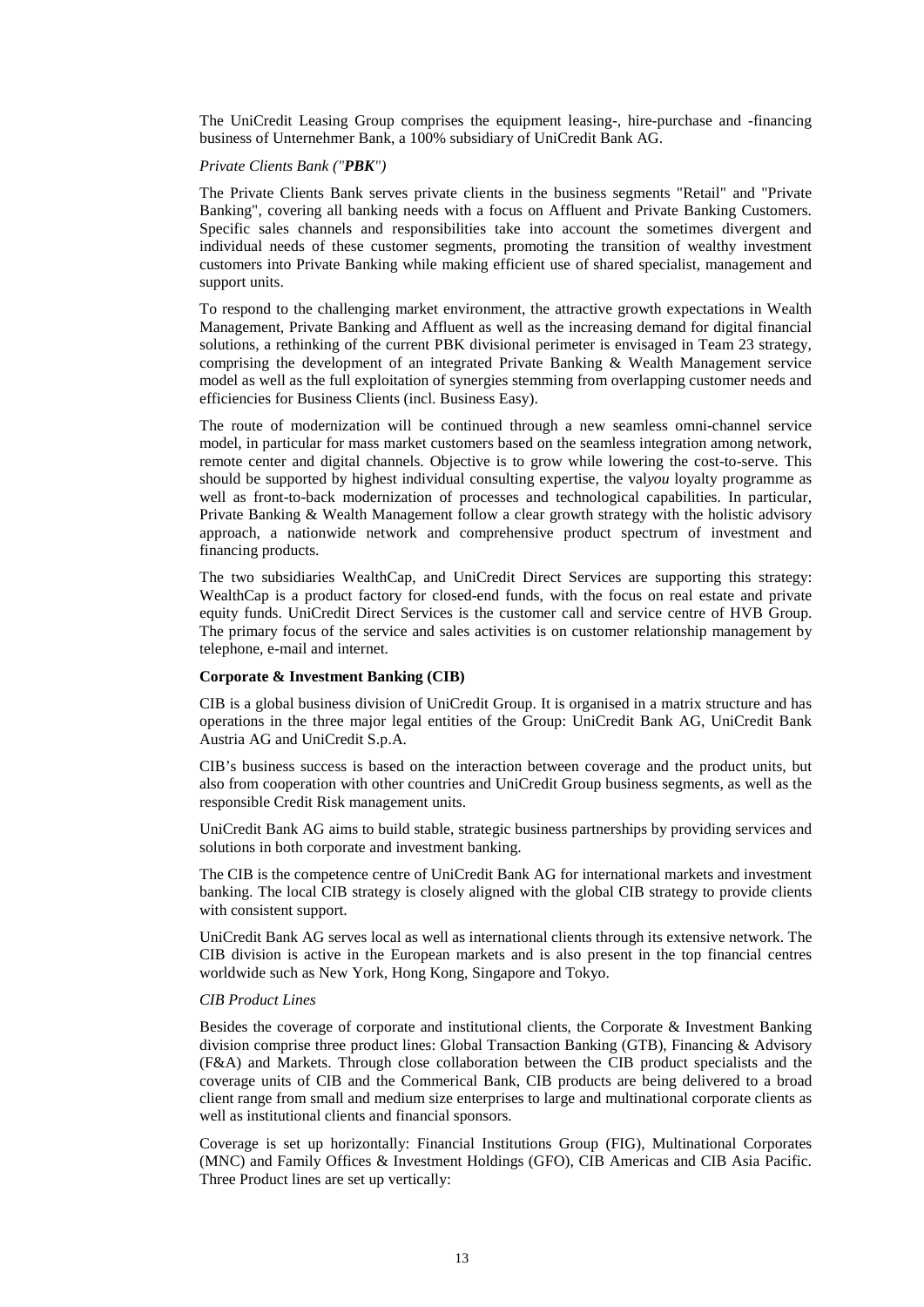**Global Transaction Banking (GTB)** offers traditional and innovative products in the area of Cash Management and Trade Finance. Based on these, it provides services with regard to payment transactions, account information, cash-flow optimisation, liquidity management and predominantly short-term import and export financing of transaction-oriented customers.

Key product areas in Cash Management are clearing and FX, client access through electronic access channels, payment products with funds transfers and account information, liquidity management with cash pooling and other optimisation methods, cash innovations with corporate customer cards and retailer solutions as well as sight deposits business.

Trade & Working Capital offers solutions along the value chain of customers' receivables and supply chain finance, as well as traditional Foreign Trade products such as Guarantees, Letters of Credit, Collections etc.

**Financing & Advisory F&A** supports the Financial Sponsors Solutions, Infrastructure & Power Project Finance, Natural Resources, Commodity Trade Finance, and Structured Trade and Export Finance customers at a global level. Further global business lines are Global Syndicate & Capital Markets and Corporate Finance Advisory. The local business units Corporate Structured Finance (CSF) and Real Estate Structured Finance (RESF) cooperate closely with the Commercial Banking business divisions. Global Shipping as a local unit follows transactions worldwide. Portfolio & Pricing Management (PPM) is responsible for management of all UniCredit Group's LP (Leveraged and Project Finance, covered by the business lines Financial Sponsor Solutions, Infrastructure & Power Project Finance and Natural Resources) portfolio transactions. RESF and CSF portfolios are managed at UniCredit Bank AG level by PPM in conjunction with sales channel representatives. In addition, it offers support to the subsidiary Ocean Breeze Energy  $Gm$ <sub>b</sub>H & C<sub>o</sub> K $G$ .

**Sustainable Finance Advisory** is the new Global Function created in September 2019 for advising corporate clients, financial institutions and the public sector on all issues related to sustainability strategies.

**Markets** is a client driven business line which supports UniCredit Group's Corporate and Institutional Business as an integral part of the CIB value chain. The product unit covers all asset classes: Rates, Currencies, Commodities and Equity Derivatives. It provides risk management solutions and investment services for Institutional Clients, Corporations and Private Investors via own and external networks.

#### **Group Corporate Centre**

The Group Corporate Centre business unit includes profit contributions that do not fall within the jurisdiction of the individual business segments. Among other items, this includes the CFO, CRO and the CEO business units as well as the profits and losses of consolidated subsidiaries and nonconsolidated holdings, provided they are not assigned to the other business segments. Furthermore, this business unit incorporates the net income from securities holdings for which the Management Board is responsible. Also incorporated in this business unit are the amounts arising from decisions taken by management with regard to asset/liability management. This includes contributions to earnings from securities and money trading activities involving UniCredit S.p.A. and its subsidiaries. The Group Corporate Centre business segment also includes the Real Estate Restructuring (RER) customer portfolio.

### **Other**

The Other business segment encompasses the Chief Operating Office. It acts as a central internal service provider for customers and employees. The Chief Operating Office activities extend to purchasing, organisation, corporate security, logistics and facility management, cost management and back-office functions for credit, accounts, foreign exchange, money market and derivatives as well as in-house consulting. Payments, securities settlement, IT application development and IT operations have been outsourced. Strategic real estate management at HVB is similarly the responsibility of the Chief Operating Office business unit and is carried out by the Real Estate unit (GRE), HVB Immobilien AG, Munich and UniCredit Services S.C.p.A., Milan, respectively, as engaged by HVB Immobilien AG, Munich by way of an operating contract.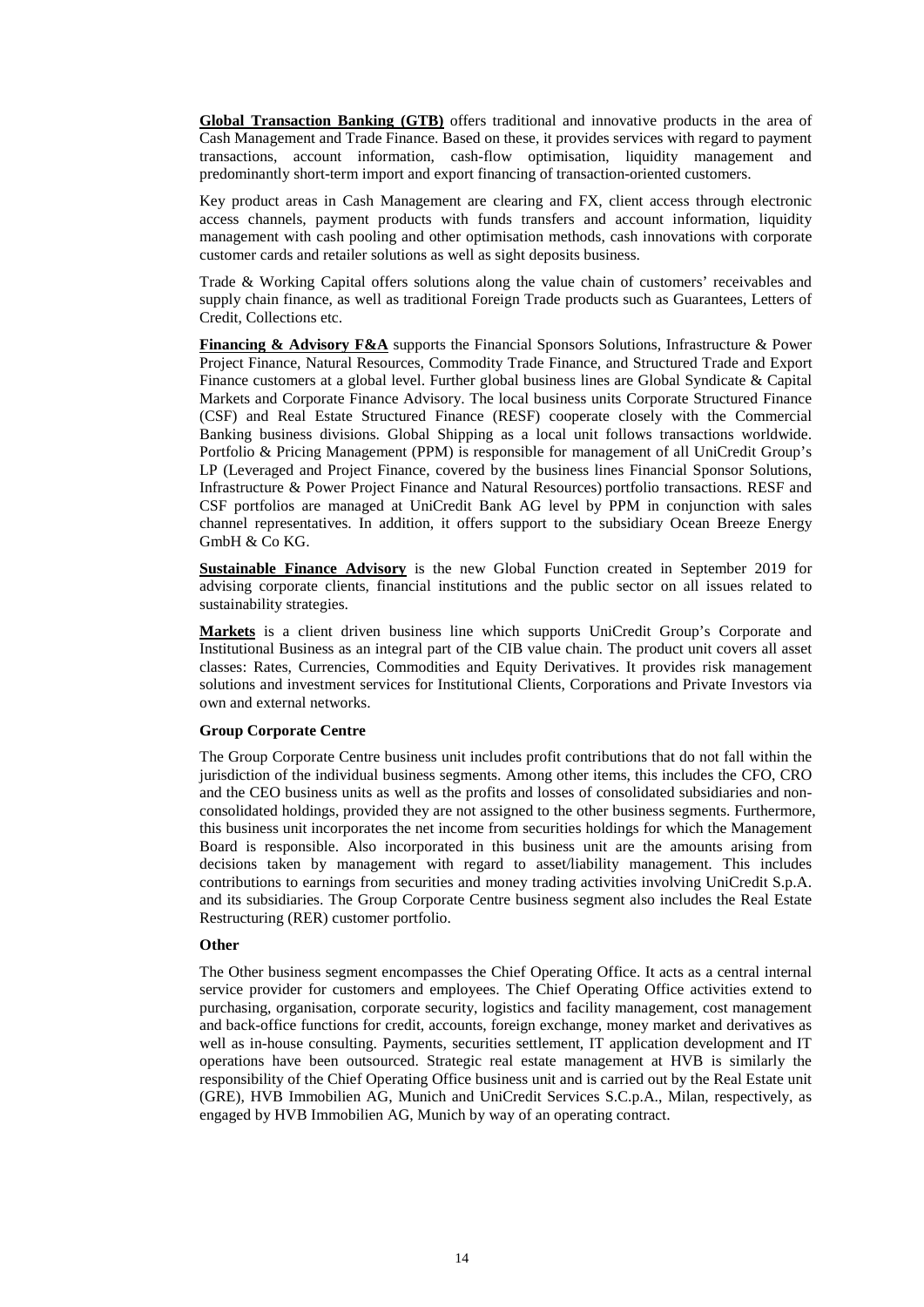### **Principal Markets**

In the opinion of HVB Group, it has a developed network of branches in Germany, particularly in Bavaria and the greater Hamburg area, which was modified to accommodate changed patterns of customer behaviour. As of 31 December 2019, HVB Group had 498 offices around the world (including 348 HVB branches in Germany) and 12,194 employees (in full-time equivalents, FTEs) (2018: 12,205).

### **Management and Supervisory Bodies**

Like all German stock corporations, UniCredit Bank AG has a two-tier board system. The Management Board (*Vorstand*) is responsible for management and the representation of HVB with respect to third parties. The Supervisory Board (*Aufsichtsrat*) appoints and removes the members of the Management Board and supervises the Management Board's activities.

In accordance with Section 24 (1) sent. 2 of the German Act on the Co-determination of Employees in Connection with a Cross-border Merger (MgVG) in conjunction with Section 95 sent. 1 and 3 and Section 96 of the German Stock Corporation Act (*AktG*) and Section 8 of the Articles of Association, the Supervisory Board consists of 12 members, comprising an equal number of employee and shareholder representatives in accordance with the co-determination provisions. When new members of the Supervisory Board are appointed, care is taken to ensure that they have the required knowledge and skills and do not serve on governing bodies or perform advisory functions for key competitors. The members of the Supervisory Board are obliged to act in the interests of the company. Under the Supervisory Board's by-laws, any conflicts of interest must be disclosed to the Supervisory Board.

The Management Board is directly responsible for managing the company and works with the other bodies of the company and the employee representatives in the interests of the company. It develops the strategic orientation of the company, coordinates this with the Supervisory Board and is responsible for putting it into practice.

The members of the Management Board and the Supervisory Board of HVB may be contacted at their business address (UniCredit Bank AG, Arabellastrasse 12, 81925 Munich, Germany).

As of the date of this Registration Document, the composition of the Management Board and of the Supervisory Board of HVB and the functions and major activities performed by members of the Management Board outside HVB Group and the principal occupations of the members of its Supervisory Board are as follows:

### **Management Board**

| <b>Name</b>              | <b>Areas of Responsibility</b>               | <b>Major activities outside HVB</b><br>Group            |
|--------------------------|----------------------------------------------|---------------------------------------------------------|
| Sandra Betocchi Drwenski | <b>Chief Operating Officer</b>               |                                                         |
| Markus Beumer            | Commercial Banking -<br>Unternehmer Bank     | DAW SE, Ober-Ramstadt<br>(Member of the Advisory Board) |
| Jörg Frischholz          | Commercial Banking – Private<br>Clients Bank |                                                         |
| Ljiljana Čortan          | Chief Risk Officer                           |                                                         |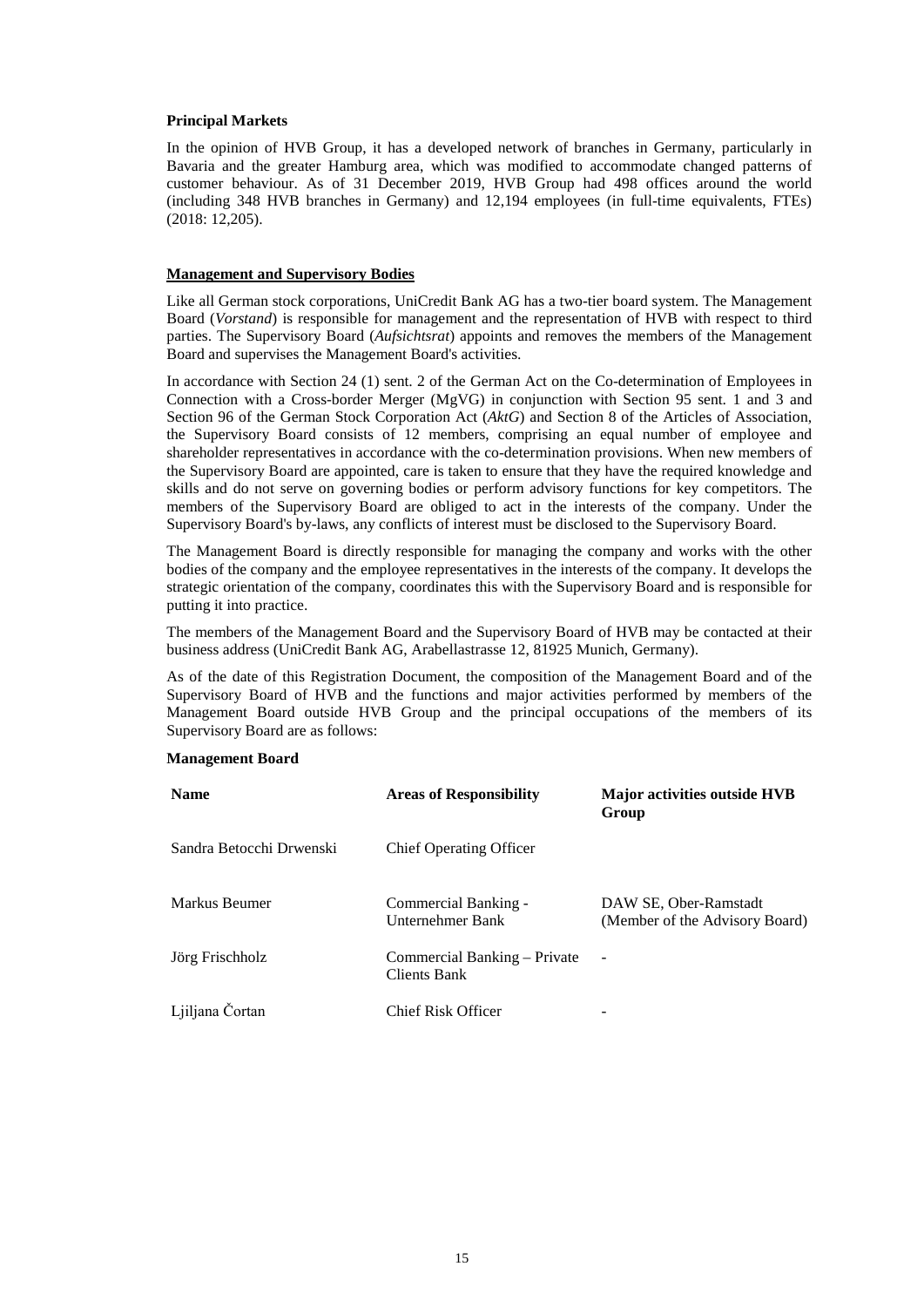| <b>Name</b>                                                | <b>Areas of Responsibility</b>                                               | Major activities outside HVB<br>Group                                                                                                                                                              |  |
|------------------------------------------------------------|------------------------------------------------------------------------------|----------------------------------------------------------------------------------------------------------------------------------------------------------------------------------------------------|--|
| Dr Michael Diederich                                       | Spokesman of the Management<br>Board<br>Human Capital/Arbeit und<br>Soziales | FC Bayern München AG,<br>Munich (Member of the<br>Supervisory Board)                                                                                                                               |  |
|                                                            |                                                                              | <b>ESMT</b> European School of<br>Management and Technology<br>GmbH, Berlin (Member of the<br>Supervisory Board)                                                                                   |  |
| Jan Kupfer                                                 | Corporate & Investment<br>Banking                                            | Bayerische Börse<br>Aktiengesellschaft,<br>Munich (Member of the<br>Supervisory Board)                                                                                                             |  |
| Simone Marcucci                                            | <b>Chief Financial Officer</b>                                               | Zagrebačka banka d.d., Zagreb,<br>Croatia (Chairman of the<br>Supervisory Board)                                                                                                                   |  |
| <b>Supervisory Board</b>                                   |                                                                              |                                                                                                                                                                                                    |  |
| <b>Name</b>                                                | <b>Principal Occupation</b>                                                  |                                                                                                                                                                                                    |  |
| Gianpaolo Alessandro, Milan<br>Chairman                    |                                                                              | Group General Counsel, Head of Group Legal and Secretary<br>of the Board of Directors der UniCredit S.p.A., Milan                                                                                  |  |
| Florian Schwarz, Munich,<br>Deputy Chairman <sup>(1)</sup> |                                                                              | Employee of UniCredit Bank AG                                                                                                                                                                      |  |
| Dr Wolfgang Sprissler, Sauerlach,<br>Deputy Chairman       |                                                                              | Former Board Spokesman of UniCredit Bank AG                                                                                                                                                        |  |
| Paolo Cornetta, Milan                                      |                                                                              | Head of Group Human Capital of UniCredit S.p.A., Milan                                                                                                                                             |  |
| Olivier Khayat, Milan                                      | UniCredit S.p.A, Milan                                                       | Co-CEO Commercial Banking Western Europe of                                                                                                                                                        |  |
| Professor Dr Annette G. Köhler,<br>Düsseldorf              | Duisburg                                                                     | University Professor and Chair of Accounting, Auditing and<br>Controlling, University of Duisburg-Essen, Faculty for<br>Business Administration - Mercator School of Management,                   |  |
| Dr Marita Kraemer, Frankfurt am<br>Main                    |                                                                              | Former Member of the Management Board of Zurich GI<br>Management Aktiengesellschaft (Deutschland), Frankfurt<br>am Main, and former Member of the Management Board of<br>Zurich Service GmbH, Bonn |  |
| Klaus-Peter Prinz, Trier <sup>(1)</sup>                    | Luxembourg                                                                   | Employee of UniCredit Bank AG Luxembourg Branch,                                                                                                                                                   |  |
| Claudia Richter, Fürth <sup>(1)</sup>                      |                                                                              | Employee of UniCredit Bank AG                                                                                                                                                                      |  |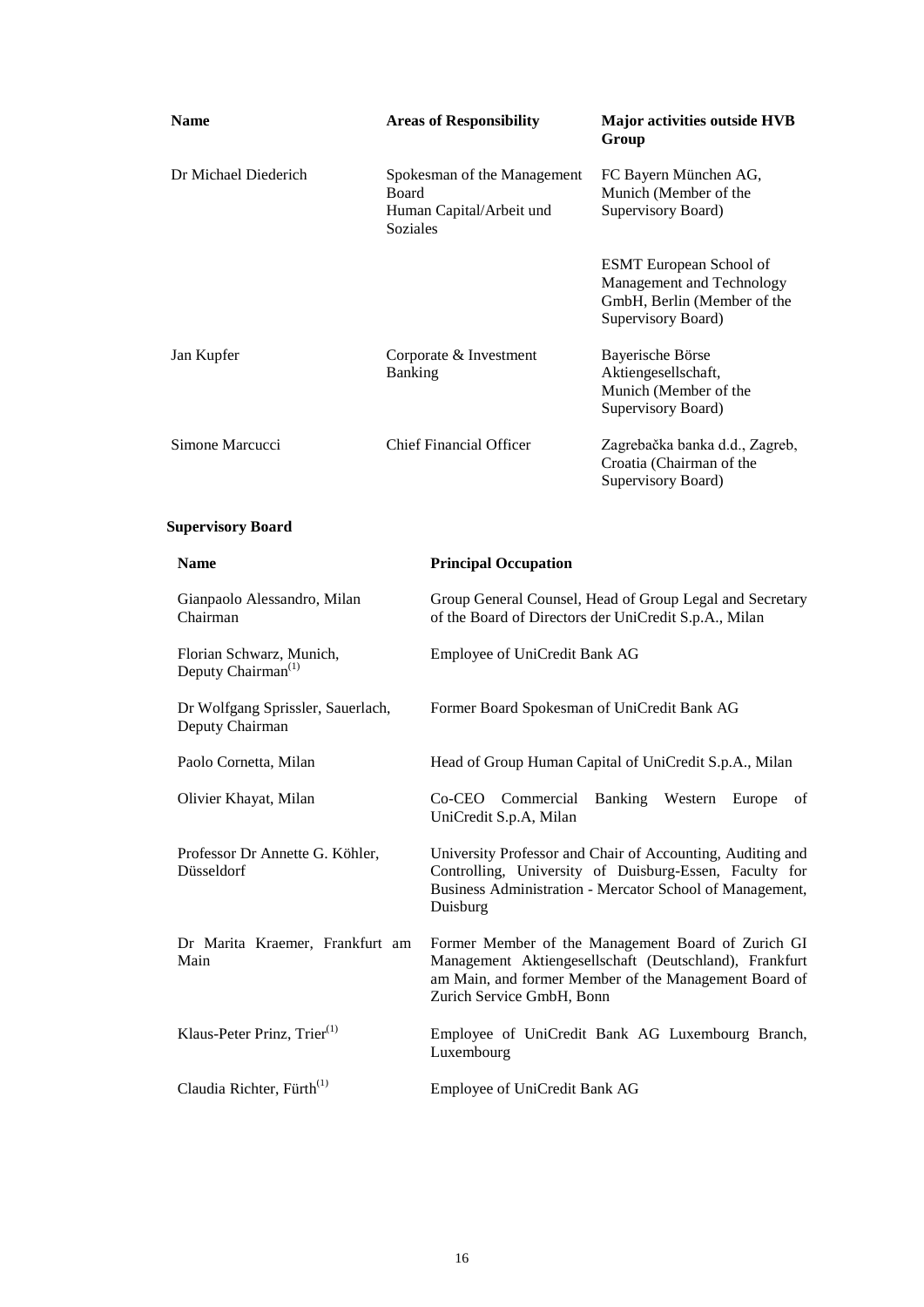| <b>Name</b>                                | <b>Principal Occupation</b>                                                                                                                                    |
|--------------------------------------------|----------------------------------------------------------------------------------------------------------------------------------------------------------------|
| Christian Staack, Hamburg <sup>(1)</sup>   | Employee of UniCredit Bank AG                                                                                                                                  |
| Oliver Skrbot, Buttenwiesen <sup>(1)</sup> | Employee of UniCredit Bank AG                                                                                                                                  |
| Gregor Völkl, Munich <sup>(1)</sup>        | District Secretary (Bezirksfachbereichssekretär) of Vereinte<br>Dienstleistungsgewerkschaft ver.di, Division 1 - Financial<br>Services Munich district, Munich |

# $<sup>(1)</sup>$  Representative of Employees</sup>

As at the date of this Registration Document, there are no potential conflicts of interest between the duties to HVB of the above-mentioned members of the Management Board and members of the Supervisory Board of HVB and their private interests and/or other duties.

### **Audit opinion of the Auditors**

Deloitte, the independent auditors of HVB for the financial years 2019 and 2018 have audited the consolidated financial statements of HVB Group and the unconsolidated financial statements of HVB as of and for the years ended 31 December 2019 and 31 December 2018 and have issued an unqualified audit opinion thereon.

# **Legal and Arbitration Proceedings**

### **Legal risks**

HVB and other companies belonging to HVB Group are involved in various legal proceedings. The following is a summary of cases against HVB or other companies belonging to HVB Group, which individually or collectively in the respective subject areas have a value in dispute exceeding  $\epsilon$ 50 million or are of substantial significance for HVB for other reasons.

In many cases, there is substantial uncertainty regarding the outcome of the proceedings and the amount of possible damages. These cases include criminal or administrative proceedings by the relevant authority and claims in which the petitioner has not specifically quantified the amounts in dispute. In all proceedings where it is possible to reliably estimate the amount of possible losses, and the loss is considered likely, provisions have been set up based on the circumstances and consistent with IFRS accounting principles applied by HVB Group.

# *VIP 4 Medienfonds Fund*

Various investors in Film & Entertainment VIP Medienfonds 4 GmbH & Co. KG to whom the Bank issued loans to finance their participation, brought legal proceedings against HVB. In the context of the conclusion of the loan agreements the plaintiffs claim that inadequate disclosure was provided by the Bank about the fund structure and the related tax consequences. A settlement was reached with the vast majority of the plaintiffs. An outstanding final decision with respect to the question of HVB's liability for the prospectus in the proceeding pursuant to the Capital Markets Test Case Act (*Kapitalanleger-Musterverfahrensgesetz*) which is pending at Munich Higher Regional Court, will affect only a few pending cases.

#### *Derivative transactions*

The number of complaints and lawsuits filed against HVB by customers in connection with inadequate advice in the context of the conclusion of derivative transactions is declining. Among other things, the arguments raised are that the Bank allegedly did not sufficiently inform the customer with respect to potential risks related to such transactions and especially did not inform the customer about a potential initial negative market value of the derivative. Experience gained so far shows that the characteristics of the relevant product and the individual circumstances of each case are decisive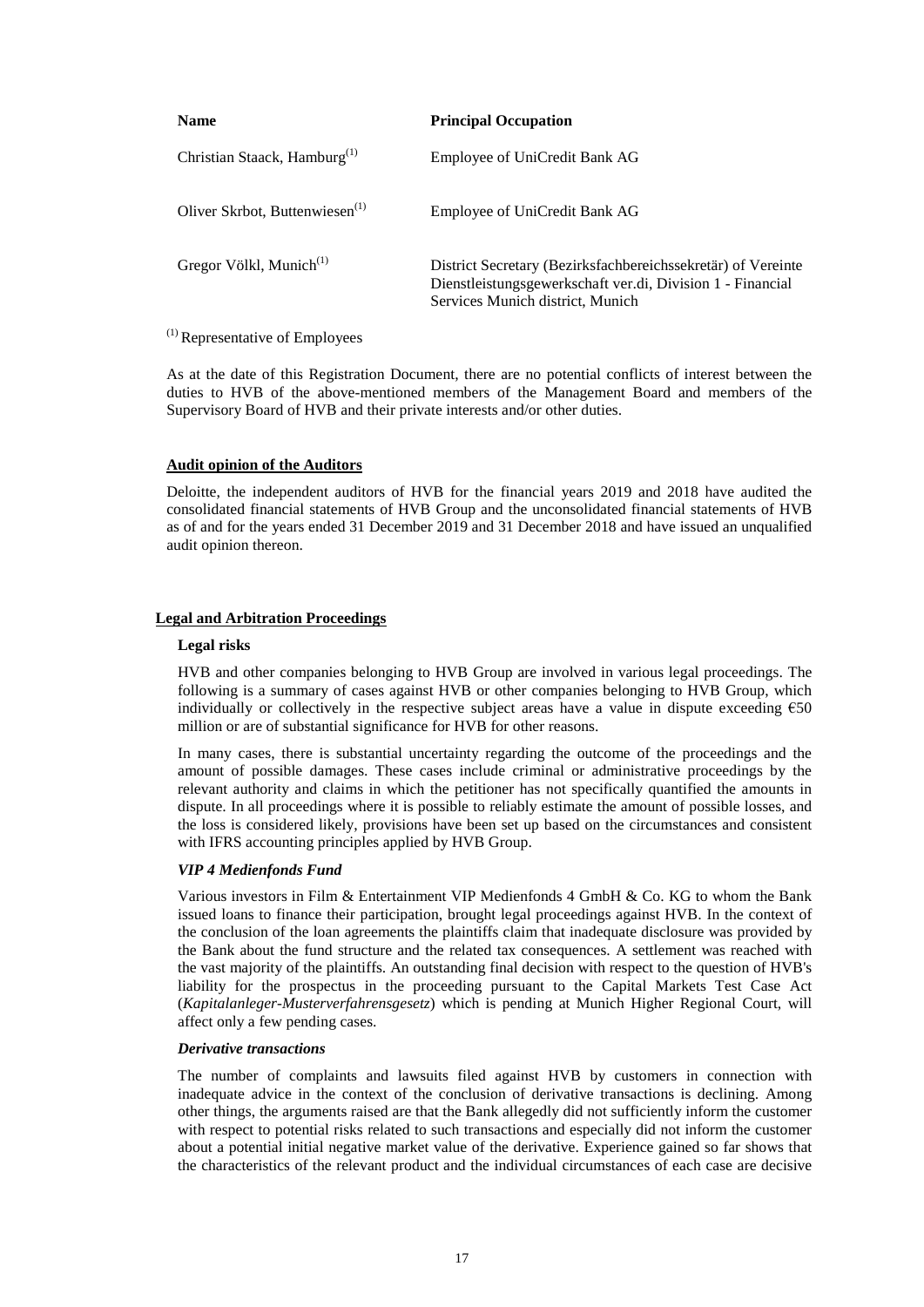for assessing the risks. In particular, the statute of limitations, the client's economic experience and risk tolerance, and the actual investment advice given play a crucial role.

### *Proceedings related to claims for withholding tax credits*

On 31 July 2014 the Supervisory Board of HVB concluded its internal investigation into the so-called "cum-ex" transactions (the short selling of equities around dividend dates and claims for withholding tax credits on German share dividends) at HVB. The findings of the Supervisory Board's investigation indicated that the bank sustained losses due to certain past acts/omissions of individuals. The Supervisory Board has brought proceedings for compensation against three individual former members of the management board, not seeing reasons to take any action against the current members. These proceedings are ongoing.

In addition, criminal investigations have been conducted against current or former employees of HVB by the Prosecutors in Frankfurt on the Main, Cologne and Munich with the aim of verifying alleged tax evasion offences on their part. HVB cooperated - and continues to cooperate - with the aforesaid Prosecutors who investigated offences that include alleged tax evasion in connection with cum-ex transactions both for HVB's own book as well as for a former customer of HVB. Proceedings in Cologne against HVB and its former employees were closed in November 2015 with, inter alia, the payment of a fine of  $\epsilon$ 9.8 million by HVB. The investigations by the Frankfurt on the Main Prosecutor against HVB under section 30 of the Administrative Offences Act (the Ordnungswidrigkeitengesetz) were closed in February 2016 by the payment of a fine of  $\epsilon$ 5 million. The investigation by the Munich Prosecutor against HVB was closed in April 2017 with legally binding effect following the payment of a forfeiture of  $\epsilon$ 5 million.

In December 2018, in connection with an ongoing investigation against former bank employees by the Cologne prosecutor, HVB was informed of the initiation of an investigation in connection with an administrative offence regarding "cum-ex" transactions involving Exchange Traded Funds ("ETF"). In April 2019 these investigations were extended to so called Ex/Ex-transactions, in which an involvement of the bank in the sourcing of cum/ex transactions of other market participants on the exday is suspected. The facts are examined internally. HVB cooperates with the authorities.

The Munich tax authorities are currently performing a regular field audit of HVB for the years 2013 to 2016 which includes, among other things, review of other transactions in equities around the dividend record date. During these years HVB performed, among other things, securities-lending transactions with different domestic counterparties which include, but are not limited to, different types of security transactions around the dividend date. It remains to be clarified whether, and under what circumstances, tax credits can be obtained or taxes refunded with regard to different types of transactions carried out close to the dividend record days, and what the further consequences for the bank will be in the event of different tax treatment. It cannot be ruled out that HVB might be exposed to tax-claims in this respect by relevant tax-offices or third party claims under civil law. HVB is in constant communication with relevant regulatory authorities and the competent tax authorities regarding these matters. HVB has made provisions.

#### *Lawsuit for consequential damages*

A customer had filed an action against HVB for consequential damages of  $\epsilon$ 236 million for the following reasons: In 2010, HVB was ordered by Frankfurt Higher Regional Court to pay damages in the amount of €4.8 million to the plaintiff due to the faulty handling of a bill of exchange and in addition to compensate further damages suffered by the plaintiff as a result of this deficiency. In 2011, the plaintiff filed an action against HVB with Frankfurt Regional Court for alleged consequential damages in the amount of  $\epsilon$ 33.7 million and extended this action several times to a total of €236 million in the meantime. By ruling dated 31 August 2017, Frankfurt Regional Court dismissed the claim and followed HVB's opinion on the claim being unfounded and the allegations raised by the plaintiff being unreasonable. The appeal of the plaintiff against the court ruling filed with the Frankfurt Higher Regional Court was dismissed on 19. March 2019. The Frankfurt Higher Regional Court fully acknowledged the justification given by the Regional Court and did not permit an appeal. The plaintiff filed a complaint against not admitting the case to the third instance to the Federal Court of Justice, which was dismissed in December 2019.

#### *Claim in relation to collateral enforcement*

In late 2019, a holding company of a German industrial group brought a claim against HVB, in its capacity as security agent for a group of noteholders and lenders, aiming at obtaining the annulment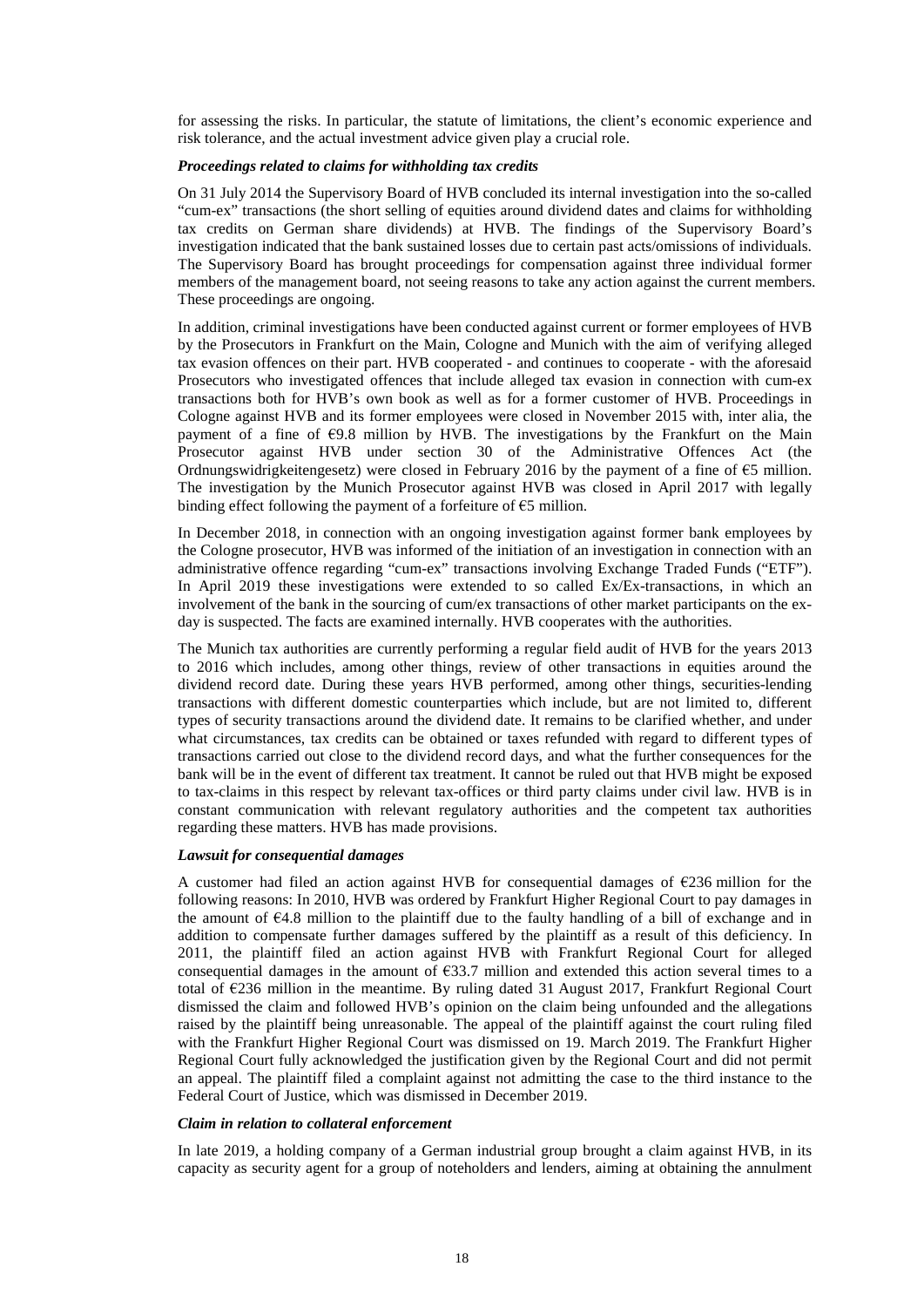and/or damages in relation to an allegedly fraudulent collateral enforcement. The alleged claim is still under evaluation.

### *Lehman Brothers Special Financing Claim*

The Lehman Brothers Special Financing Claim (LBSF) relates to HVB's holding of: (A) 2005-1 EUR 19,000,000 Class A2-A9 notes issued by Ruby Finance PLC ("Ruby"), and (B) 2004-1 Upper Thames EUR 25,000,000 Credit-Linked Synthetic Portfolio Notes due in 2043 and issued by Quartz Finance PLC ("Quartz").

Both Ruby and Quartz entered into contracts for derivatives with Lehman Brothers Special Financing, Inc.. LBSF included these credit derivative transactions in omnibus avoidance proceedings commenced before the US Bankruptcy Court on 1 October 2010 (LBSF v Bank of America, N.A. et. al. Adv. Pro. No. 10-03547; the "Adversary Proceeding"). On 18 July 2012, LBSF amended its First Amended Complaint in the Adversary Proceeding, in order to, among other things, add the London Branch of HVB as a "Noteholder Defendant", in an attempt to claw-back distributions for the benefit of LBSF (as derivative counterparty) already made by both Ruby and Quartz to HVB (as noteholder).

The U.S. Bankruptcy Court held a hearing on 4 May 2016 on an omnibus motion to dismiss filed by the Noteholder Defendants, and on 28 June 2016 the decision of Bankruptcy Judge Chapman on the omnibus motion was issued. In her decision, Judge Chapman dismissed the case against HVB and the other Noteholder Defendants.

LBSF unsuccessfully appealed such decision to the US District Court for the Southern District of New York.

On 13 April 2018, LBSF filed notice of appeal to the Second Circuit Court of Appeals. The parties exchanged pleadings. The Appeal hearing was held on 26 June 2019 and judgement is awaited.

### *Euro-denominated bonds issued by EU Countries*

On 31 January 2019, UniCredit S.p.A. and HVB received a Statement of Objections from the European Commission referring to the investigation by the European Commission of a suspected violation of antitrust rules in relation to European government bonds. The subject matter of the investigation extends to certain periods from 2007 to 2012, and includes alleged activities by HVB in a part of this period. The Statement of Objections does not prejudge the outcome of the proceeding; should the Commission conclude that there is sufficient evidence of an infringement, a decision prohibiting the conduct and imposing a fine could be adopted, with any fine subject to a statutory maximum of 10% of company's annual worldwide turnover.

HVB had access to the entirety of the European Commission's file on the investigation from 15 February 2019 onwards. As a result of the assessment of the files, the Bank regards it no longer remote but possible, even though not likely, that a cash outflow might be required to fulfill a potential fine arising from the outcome of the investigation. On the basis of the current information, it is not possible to reliably estimate the amount of any potential fine at the present date.

UniCredit S.p.A. and HVB have responded to the raised objections on 29 April 2019 and participated in a hearing before the European Commission on 22-24 October 2019. Proceedings are ongoing. There is no legal deadline for the Commission to complete antitrust inquiries.

On 11 June 2019, HVB and UniCredit Capital Markets LLC were named, among other financial institutions, as defendants in a putative class action already pending in the United States District Court for the Southern District of New York. The third amended class action complaint, filed December 3, 2019, alleges a conspiracy among dealers of Euro-denominated bonds issued by European central banks to fix and manipulate the prices of those bonds, among other things by widening the bid-ask spreads they quoted to customers. The putative class consists of those who purchased or sold Euro-denominated bonds issued by European central banks in the US between 2007 and 2012. The third amended class action complaint does not include a quantification of damages claimed. The proceedings are in their inception. Motions to dismiss — a procedural device contemplated by the United States Federal Rules of Civil Procedure which provides defendants with an opportunity to challenge the legal sufficiency of a complaint and present arguments that the complaint should be dismissed — will likely be fully briefed before the end of the second quarter of 2020 and will likely include the argument that the complaint fails to state a claim."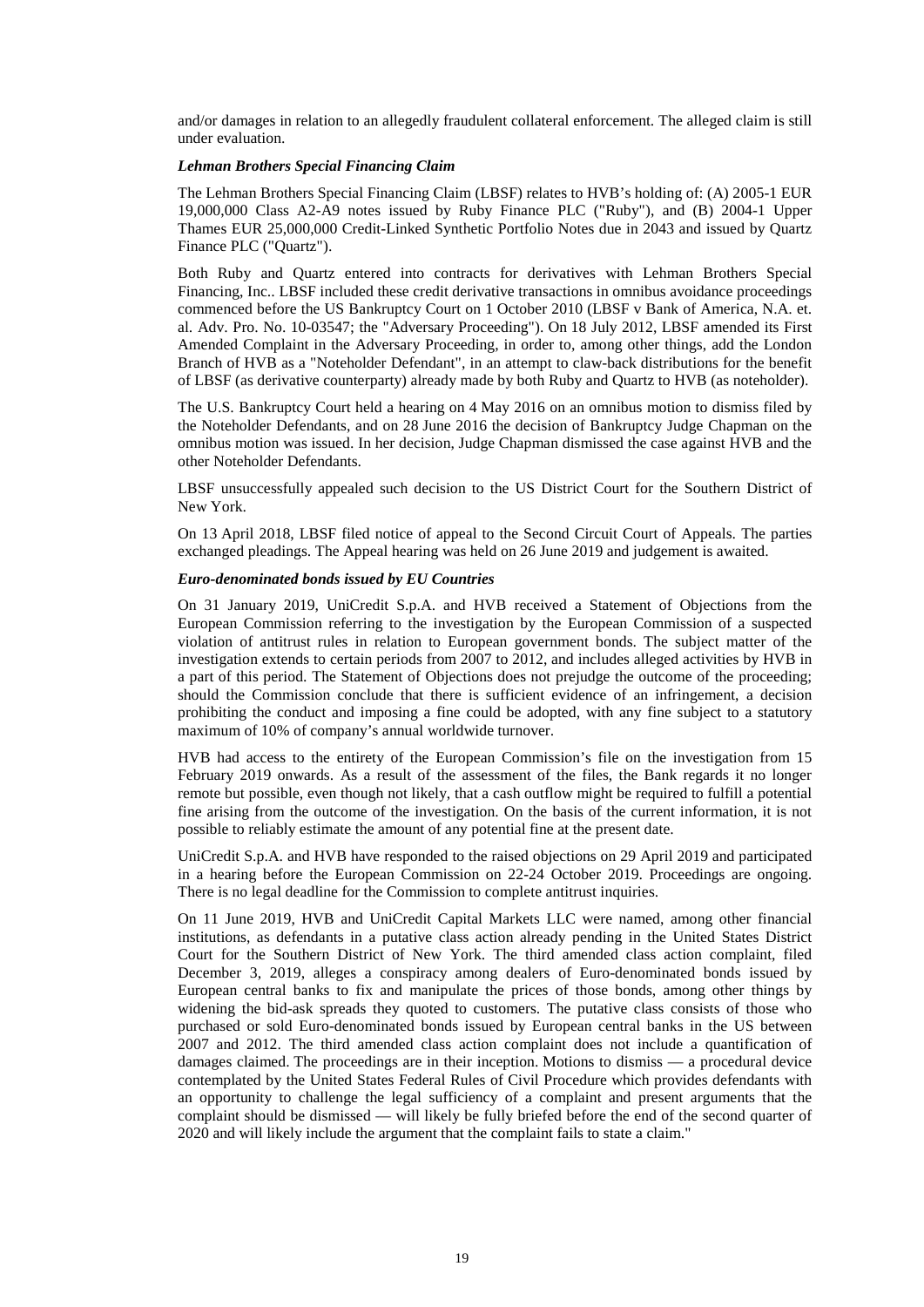10. In the section "**Description of the Issuer**" on page 66, the list of the information regarding the Issuer which is incorporated by reference into the Base Prospectus shall be replaced as follows:

- "(i) The description of the Issuer included in the Registration Document of UniCredit Bank AG dated 17 April 2019,
- (ii) the audited consolidated financial statements, comprising the consolidated income statement, the consolidated balance sheet, the statement of changes in consolidated shareholders' equity, the consolidated cash flow statement, the notes to the consolidated financial statements and the independent auditors' report of HVB Group as of 31 December 2019, contained in the Annual Report HVB Group 2019,
- (iii) the audited consolidated financial statements, comprising the consolidated income statement, the consolidated balance sheet, statement of changes in consolidated shareholders' equity, the statement of cash flows and the notes to the consolidated financial statements and the auditors' report of HVB Group as of 31 December 2018 contained in the Annual Report HVB Group 2018, and
- (iv) the audited unconsolidated financial statements, comprising the income statement of UniCredit Bank AG, the balance sheet of UniCredit Bank AG and the notes to the unconsolidated financial statements, and the auditors' report as of 31 December 2019, contained in the Annual Report UniCredit Bank AG (HVB) 2019."

11. In the section "**General Information – Availability of Documents**" on pages 269 et seq., the list of available documents shall be replaced as follows:

- "(1) articles of association of the Issuer,
- (2) the consolidated annual reports in respect of the fiscal years ended 31 December 2019 of the HVB Group,
- (3) the consolidated annual reports in respect of the fiscal years ended 31 December 2018 of the HVB Group,
- (4) the unconsolidated annual financial statements of the Issuer in respect of the fiscal year ended 31 December 2019 prepared in accordance with the German Commercial Code (*Handelsgesetzbuch*),
- (5) the forms of the Global Notes,
- (6) the Final Terms

"

- (7) the Agency Agreement, as amended and restated and
- (8) the French Agency Agreement."

12. In the section "**General Information – Significant Changes in HVB's Financial Position and Trend Information**" on page 270, the whole text shall be replaced as follows:

"The performance of HVB Group will depend on the future development on the financial markets and the real economy in 2020 as well as other remaining imponderables. In this environment, HVB Group will continuously adapt its business strategy to reflect changes in market conditions and carefully review the management signals derived from this on a regular basis.

There has been (i) no significant change in the financial position of the HVB Group which has occurred since 31 December 2019, and (ii) no material adverse change in the prospects of the HVB Group since 31 December 2019, the date of its last published audited financial statements (Annual Report 2019)."

13. In the section "**General Information – Information incorporated by reference in this Base Prospectus**" on page 273 et seqq. (as supplemented by the supplement dated 19 December 2019), the rows from "Registration Document of UniCredit Bank AG, dated 17 April 2019<sup>1)</sup>" to "Unaudited half-yearly financial report of HVB Group as at 30 June 2019" shall be replaced as follows: